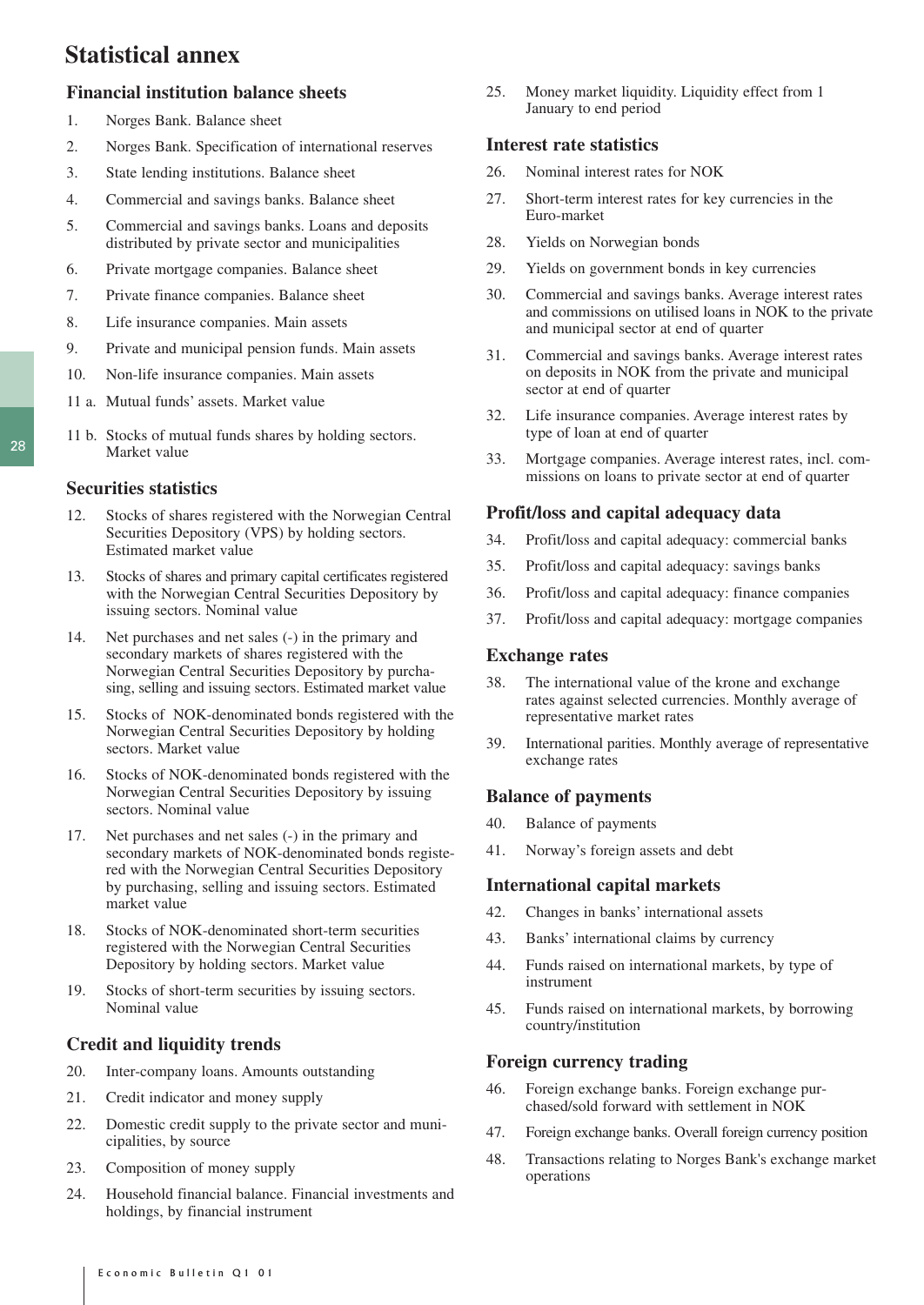# **Table 1. Norges Bank. Balance sheet. In millions of NOK**

|                                                    | 31/12   | 30/9     | 31/12    | 31/1     | 28/2     |
|----------------------------------------------------|---------|----------|----------|----------|----------|
|                                                    | 1999    | 2000     | 2000     | 2001     | 2001     |
| <b>FINANCIAL ASSETS</b>                            |         |          |          |          |          |
| <b>Foreign assets</b>                              | 427 452 | 601 301  | 646 120  | 640 740  | 647 561  |
| International reserves 1) 2)                       | 193 589 | 230 258  | 245 863  | 229 543  | 245 705  |
| Investment of Gouvernment Petroleum Fund           | 222 277 | 356 736  | 386 126  | 397 484  | 388 005  |
| Other foreign assets                               | 11 586  | 14 307   | 14 13 1  | 13 7 13  | 13 851   |
|                                                    |         |          |          |          |          |
| <b>Claims on Norwegian financial institutions</b>  | 25 658  | 72       | 22 194   | 14 0 35  | 44       |
| Loans to private banks                             | 25 574  | 12       | 21 158   | 14 008   | 6        |
| Other assets in the form of deposits,              |         |          |          |          |          |
| securities, loans and overdrafts                   | 84      | 60       | 1 0 3 6  | 27       | 38       |
| Claims on central government                       | 11 099  | 13705    | 13 909   | 13 110   | 13 988   |
|                                                    |         |          |          | 10 744   |          |
| Bearer bonds                                       | 9 1 8 0 | 10 623   | 10 743   |          | 10 823   |
| Other securities                                   | 1592    | 2 5 2 7  | 2 7 7 6  | 1918     | 2647     |
| Other claims                                       | 327     | 555      | 390      | 448      | 518      |
| <b>Claims on other Norwegian sectors</b>           | 961     | 1 3 1 3  | 1 3 0 6  | 1405     | 1 1 64   |
| Securities and loans                               | 567     | 585      | 576      | 581      | 581      |
| Other claims                                       | 394     | 728      | 730      | 824      | 583      |
|                                                    |         |          |          |          |          |
| <b>Stock, production units</b>                     | 43      | 40       | 26       | 26       | 34       |
| <b>Fixed assets</b>                                | 2010    | 1959     | 1939     | 1932     | 1920     |
| <b>Valuation adjustments</b>                       | ٠       | $\bf{0}$ | $\bf{0}$ | 1563     | 12 24 3  |
| <b>Expenses</b>                                    |         | 26 633   | $\bf{0}$ | 2567     | 2 3 6 8  |
| <b>Total assets</b>                                | 467 223 | 645 023  | 685 494  | 675 378  | 679 322  |
|                                                    |         |          |          |          |          |
| <b>LIABILITIES AND CAPITAL</b>                     |         |          |          |          |          |
| <b>Foreign liabilities</b>                         | 38 9 25 | 65 602   | 74 998   | 57824    | 60742    |
| IMF debt in NOK                                    | 11 561  | 14 2 8 3 | 14 107   | 13 689   | 13 8 26  |
| Other foreign liabilities                          | 27 3 64 | 51 319   | 60 891   | 44 135   | 46 916   |
| Notes and coins in circulation                     | 48 020  | 42 390   | 46 952   | 43 153   | 42 381   |
| <b>Domestic deposits</b>                           | 326 109 | 423 017  | 505 837  | 510 430  | 504 947  |
| Treasury                                           | 67 686  | 28 055   | 96 083   | 100 735  | 107 497  |
| Gouvernment Petroleum Fund                         | 222 277 | 356 736  | 386 126  | 397 484  | 388 005  |
|                                                    | 216     | 172      | 293      | 106      | 121      |
| Other public administration (excl. municipalities) |         |          |          |          |          |
| Private banks                                      | 33 344  | 35 759   | 21 647   | 10 4 95  | 7711     |
| Other financial institutions                       | 2 4 8 4 | 2 1 8 1  | 1 5 9 1  | 1512     | 1513     |
| Other Norwegian sectors                            | 102     | 114      | 97       | 98       | 100      |
| <b>Accrued interest to the Treasury</b>            |         | 934      | $\bf{0}$ | 394      | 776      |
| Other domestic debt $3$ )                          | 21 226  | 42 760   | 10 955   | 14 122   | 10 29 6  |
| <b>Calculated value of SDRs in IMF</b>             | 1847    | 1994     | 1934     | 1922     | 1942     |
| Capital                                            | 31 096  | 31 096   | 44 818   | 44 818   | 44 818   |
| <b>Valuation adjustments</b>                       |         | 18 081   | $\bf{0}$ | $\bf{0}$ | $\bf{0}$ |
| <b>Revenues</b>                                    |         | 19 14 9  | $\bf{0}$ | 2715     | 13 4 20  |
| Total liabilities and capital                      | 467 223 | 645 023  | 685 494  | 675 378  | 679 322  |
|                                                    |         |          |          |          |          |
| Off balance-sheet items:                           |         |          |          |          |          |
| Foreign currency sold forward                      | 7777    | 30 133   | 32 595   | 35 995   | 32 976   |
| Foreign currency purchased forward                 | 40      | 31 536   | 25 699   | 37 883   | 35 381   |
| Derivatives sold                                   |         | 59 233   | 77 743   | 114 443  | 112 222  |
| Derivatives purchased                              | 13 28 5 | 67 997   | 83 094   | 188 116  | 154 784  |
| Allotted, unpaid shares in the BIS                 | 304     | 304      | 314      | 314      | 314      |

1) International reserves include bonds subject to repurchase agreements.

2) Securities and gold are valued at fair value as from December 1999.

3) The Transfer Fund is classified as "Other domestic debt".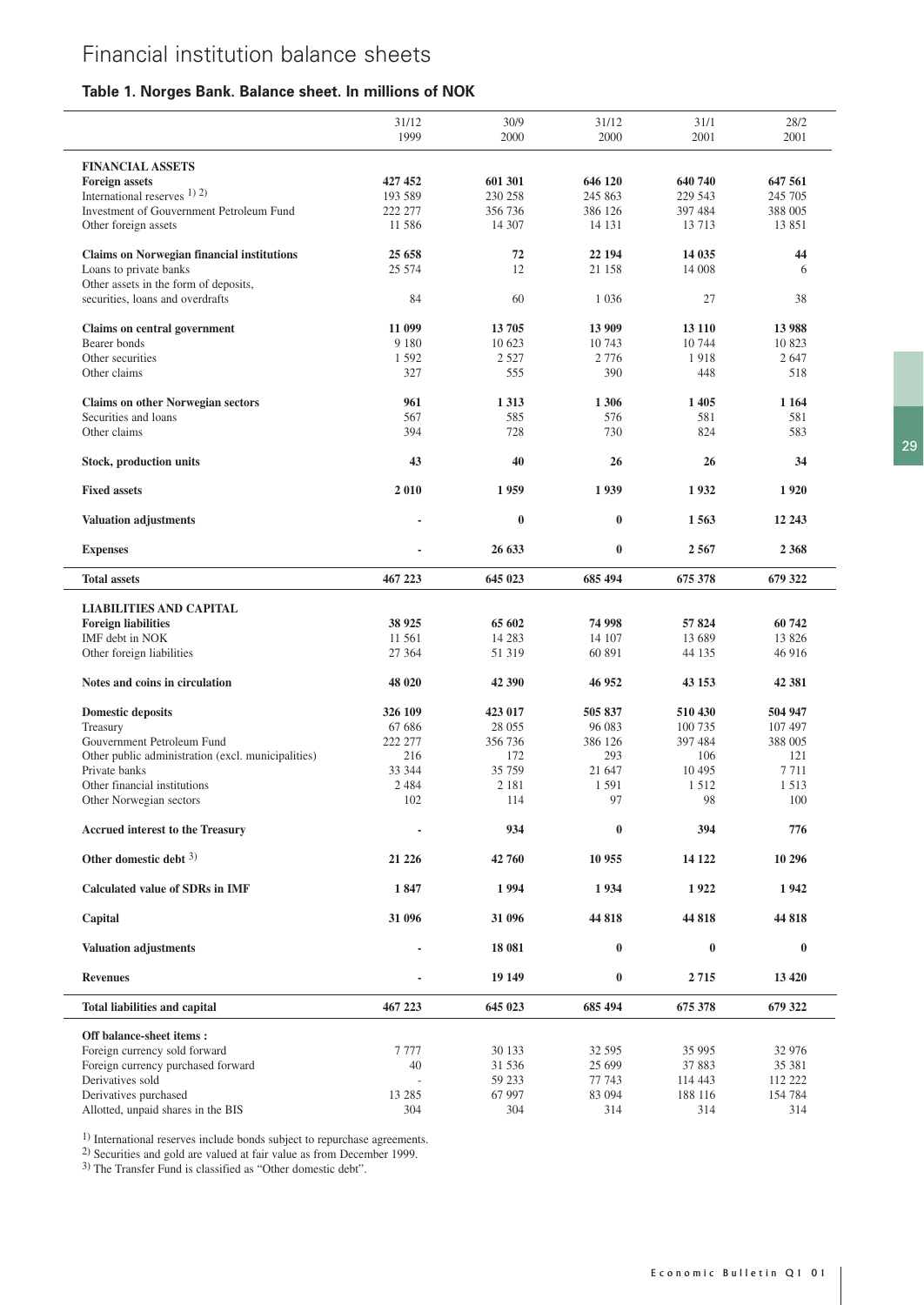# Table 2. Norges Bank. Specification of international reserves<sup>1)</sup>. In millions of NOK

|                                    | 31/12                    | 30/9    | 31/12   | 31/1    | 28/2    |
|------------------------------------|--------------------------|---------|---------|---------|---------|
|                                    | 1999                     | 2000    | 2000    | 2001    | 2001    |
|                                    |                          |         |         |         |         |
| Gold                               | 2 2 0 7                  | 2 3 4 5 | 2 2 7 5 | 2 2 1 2 | 2 2 5 8 |
| Special Drawing Rights in the IMF  | 3 2 7 9                  | 2 7 4 7 | 2 7 1 3 | 2450    | 2 5 0 3 |
| Reserve position in the IMF        | 6837                     | 5 5 8 4 | 5 1 6 6 | 5 4 6 7 | 5 5 2 2 |
| Loans to the IMF                   | 1 3 3 8                  | 1 3 4 6 | 1 2 6 9 | 1 2 5 2 | 1 2 6 5 |
| Banks deposits abroad              | 48 25 5                  | 73 108  | 73 397  | 70 250  | 75 868  |
| Foreign Treasury bills             | 155                      |         |         |         | 79      |
| Foreign bearer bonds <sup>2)</sup> | 128 461                  | 142 274 | 157893  | 144 933 | 155 185 |
| Loans, foreign banks               | -                        |         |         |         |         |
| Accrued interest                   | 3 0 5 6                  | 2853    | 3 1 9 0 | 3 0 3 4 | 3 0 9 1 |
| Short-term assets                  | $\overline{\phantom{a}}$ | ٠       | $-40$   | $-56$   | $-64$   |
| Total                              | 193 588                  | 230 258 | 245 863 | 229 543 | 245 705 |

<sup>1</sup>) Securities are valued at fair value as from December 1999.

2) Includes bonds subject to repurchase agreements.

Source: Norges Bank

# **Table 3. State lending institutions. Balance sheet. In millions of NOK**

| 30/9<br>31/12<br>2000<br>2000<br>2 6 0 2<br>3 0 0 7<br>168 556<br>169 868 |
|---------------------------------------------------------------------------|
|                                                                           |
|                                                                           |
|                                                                           |
|                                                                           |
|                                                                           |
| 166 698<br>167853                                                         |
|                                                                           |
| 8 3 5 2<br>7 0 0 9                                                        |
|                                                                           |
| 179 510<br>179 884                                                        |
| 57                                                                        |
|                                                                           |
| 57                                                                        |
|                                                                           |
|                                                                           |
| 168 212<br>168 870                                                        |
|                                                                           |
|                                                                           |
| 168 212<br>168 870                                                        |
| 5 5 0 2<br>5 7 9 9                                                        |
| 5438<br>5455                                                              |
| 179 510<br>179 884                                                        |
| 61<br>61                                                                  |

Sources: Statistics Norway and Norges Bank

L.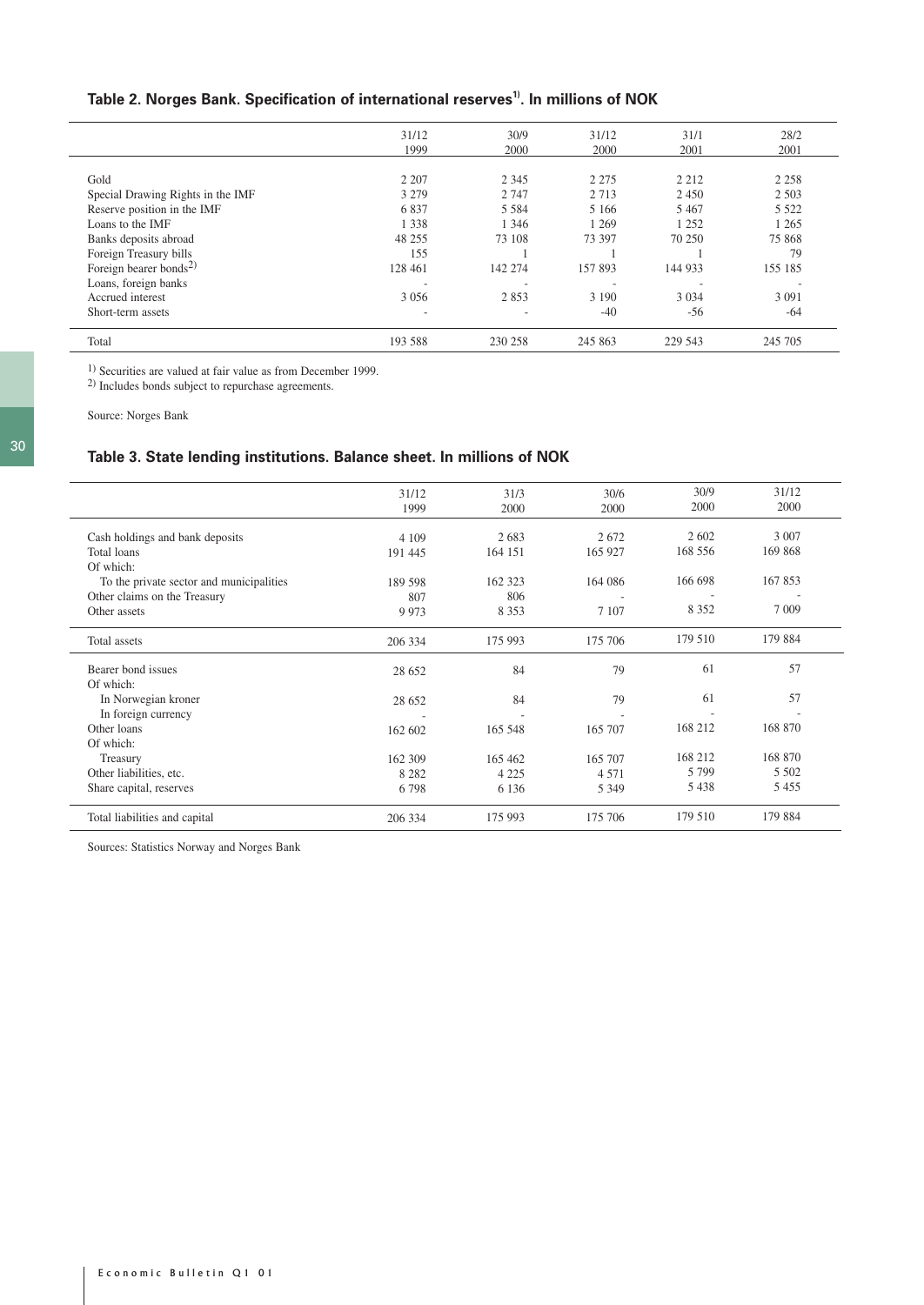# **Table 4. Commercial and savings banks.1) Balance sheet. In millions of NOK**

|                                                                    | 31/12     | 31/3      | 30/6      | 30/9      | 31/12     |
|--------------------------------------------------------------------|-----------|-----------|-----------|-----------|-----------|
|                                                                    | 1999      | 2000      | 2000      | 2000      | 2000      |
|                                                                    |           |           |           |           |           |
| Cash                                                               | 5 1 1 6   | 4 0 3 6   | 4538      | 4 2 6 9   | 4 8 7 9   |
| Deposits with Norges Bank                                          | 33 490    | 14 29 6   | 21 809    | 36 561    | 22 654    |
| Deposits with commercial and savings banks                         | 13 594    | 18 5 9 6  | 19 411    | 18913     | 16 5 24   |
| Deposits with foreign banks                                        | 26 591    | 38 007    | 46 908    | 34 797    | 49 487    |
| Treasury bills                                                     | 13 702    | 9 9 3 9   | 9 7 8 4   | 6 3 4 1   | 7 1 1 6   |
| Other short-term paper                                             | 27 615    | 19 694    | 16 432    | 11 306    | 14 9 97   |
| Bonds issued by govt. and by state lending inst.                   | 12 009    | 11 532    | 9978      | 6 9 9 0   | 9 4 7 6   |
| Other bearer bonds                                                 | 42 5 8 4  | 49 451    | 53 358    | 64 043    | 66 527    |
| Loans to foreign countries                                         | 50 519    | 54 103    | 51 620    | 52 602    | 48 895    |
| Loans to the private sector and municipalities                     | 819 535   | 845 197   | 886 541   | 924 547   | 938 075   |
| Of which:                                                          |           |           |           |           |           |
| In foreign currency                                                | 58 199    | 67 254    | 71 484    | 87 961    | 80 361    |
| Loans to pvt. mortgage and fin. cos., insurance etc. <sup>2)</sup> | 54 576    | 60 051    | 61 769    | 67 795    | 69 587    |
| Loans to central government and social security admin.             | 22 7 17   | 46 928    | 19 653    | 39 304    | 21 780    |
| Other assets $3$ )                                                 | 75 730    | 90 475    | 86 631    | 97 776    | 82 418    |
|                                                                    |           |           |           |           |           |
| Total assets                                                       | 1 197 778 | 1 262 305 | 1 288 432 | 1 365 244 | 1 352 415 |
| Deposits from the private sector and municipalities                | 586 208   | 594 326   | 626 993   | 634 566   | 646 066   |
| Of which:                                                          |           |           |           |           |           |
| In foreign currency                                                | 19 659    | 19 222    | 22 099    | 23 621    | 22 5 9 4  |
| Deposits from commercial and savings banks                         | 14 4 65   | 17 621    | 19 3 95   | 20 17 6   | 18 107    |
| Deposits from mortgage and fin. comp. and ins. etc. <sup>2)</sup>  | 30 912    | 34 143    | 35 922    | 34 156    | 32 254    |
| Deposits from central government social                            |           |           |           |           |           |
| security admin. and state lending inst.                            | 28 9 52   | 51 504    | 23 676    | 46 687    | 26 160    |
| Funds from CDs                                                     | 59 494    | 72 606    | 66 040    | 82 897    | 79 644    |
| Loans and deposits from Norges Bank                                | 25 906    | 439       | 2 5 4 9   | 1 260     | 24 4 4 6  |
| Loans and deposits from abroad                                     | 145 759   | 155 796   | 165 524   | 169 724   | 157 463   |
| Other liabilities                                                  | 214 840   | 246 713   | 254 731   | 278 705   | 267 175   |
| Share capital/primary capital                                      | 24 014    | 23 948    | 24 274    | 24 300    | 24 821    |
| Allocations, reserves etc.                                         | 56 404    | 62 459    | 62 297    | 62 5 27   | 63 922    |
| Net income                                                         | 10 824    | 2 7 5 0   | 7 1 8 1   | 10 24 6   | 12 3 5 7  |
| Total liabilities and capital                                      | 1 197 778 | 1 262 305 | 1 288 432 | 1 365 244 | 1 352 415 |
|                                                                    |           |           |           |           |           |
| Specifications:                                                    |           |           |           |           | 136 822   |
| Foreign assets                                                     | 101 624   | 120 391   | 130 722   | 125 769   | 324 794   |
| Foreign debt                                                       | 255 809   | 297 631   | 309 170   | 334 959   |           |
|                                                                    |           |           |           |           |           |

1) Postbanken is included.

2) Includes mortgage companies, finance companies, life and non-life insurance companies and other financial institutions.

3) Incl. unspecified loss provisions (negative figures) and loans and other claims not specified above.

Sources: Statistics Norway and Norges Bank

#### **Table 5. Commercial and savings banks.1) Loans and deposits distributed by private sector and municipalities. In millions of NOK**

|                                                           | 31/12   | 31/3    | 30/6    | 30/9    | 31/12   |
|-----------------------------------------------------------|---------|---------|---------|---------|---------|
|                                                           | 1999    | 2000    | 2000    | 2000    | 2000    |
| Loans to:                                                 |         |         |         |         |         |
| Local government (incl. municipal enterprises)            | 15 222  | 12827   | 14 021  | 13.588  | 14 4 21 |
| Enterprises <sup>2)</sup>                                 | 279 023 | 294 013 | 314 187 | 333 175 | 331 323 |
| Households $3$ )                                          | 525 290 | 538 357 | 558 333 | 577 784 | 592 331 |
|                                                           |         |         |         |         |         |
| Total loans to the private sector and municipalities      | 819 535 | 845 197 | 886 541 | 924 547 | 938 075 |
| Deposits from:                                            |         |         |         |         |         |
| Local government (incl. municipal enterprises)            | 30 000  | 30 001  | 37 778  | 36 149  | 42 741  |
| $\text{Enterprises}^{2)}$                                 | 189792  | 186498  | 189 424 | 199 872 | 203 201 |
| Households $3$ )                                          | 366416  | 377 827 | 399 791 | 398 545 | 400 124 |
| Total deposits from the private sector and municipalities | 586 208 | 594 326 | 626 993 | 634 566 | 646 066 |

1) Postbanken is included.

 $^{2)}$  Incl. private enterprises with limited liability etc., and state enterprises.

3) Incl. unincorporated enterprises, the self-employed and wage earners, etc.

Sources: Statistics Norway and Norges Bank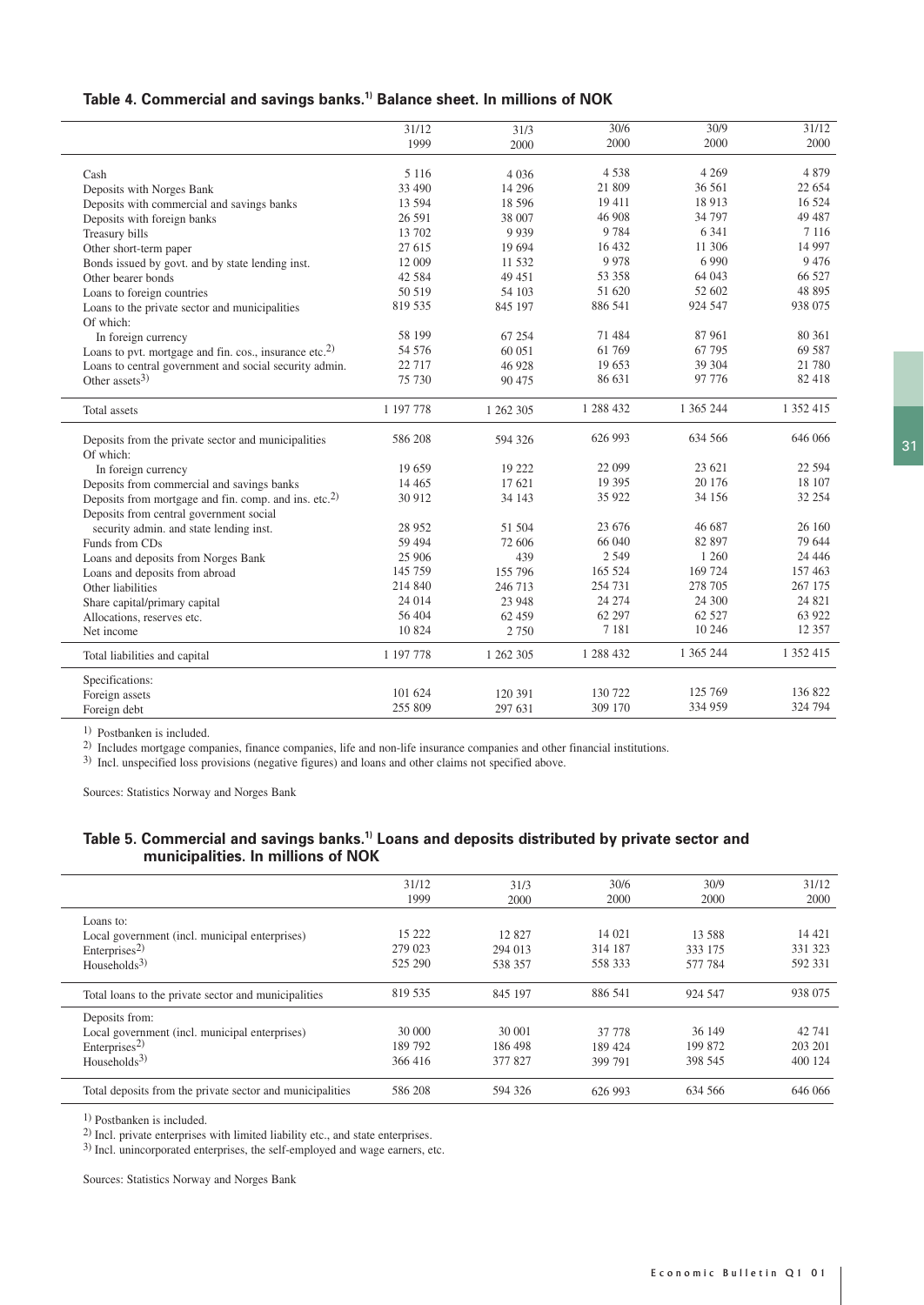### **Table 6. Private mortgage companies. Balance sheet. In millions of NOK**

|                                                      | 31/12   | 31/3    | 30/6     | 30/9    | 31/12    |
|------------------------------------------------------|---------|---------|----------|---------|----------|
|                                                      | 1999    | 2000    | 2000     | 2000    | 2000     |
|                                                      |         |         |          |         |          |
| Cash and bank deposits                               | 2 0 0 2 | 2959    | 5460     | 8 1 3 7 | 3 6 0 6  |
| Notes and certificates                               | 849     | 6 7 4 8 | 4 8 9 1  | 13 686  | 6 1 1 4  |
| Bonds issued by govt. and by state lending inst.     | 1 1 2 5 | 1 4 0 2 | 1 3 1 1  | 1 0 6 3 | 1 0 0 6  |
| Other bearer bonds                                   | 22 858  | 30 70 5 | 31 4 65  | 31 216  | 26 861   |
| Loans to:                                            |         |         |          |         |          |
| Financial enterprises                                | 8 1 1 0 | 10 950  | 12 5 8 3 | 14 403  | 17 668   |
| Private sector and municipalities                    | 93 342  | 128 080 | 132 217  | 133 858 | 143 948  |
| Other sectors                                        | 15 3 14 | 16 706  | 15 670   | 13 010  | 13839    |
| Other assets                                         | 4 2 0 8 | 3 8 6 8 | 2613     | 751     | $-1325$  |
| Total assets                                         | 147 669 | 201 436 | 206 210  | 216 124 | 211 717  |
| Notes and certificates                               | 21 676  | 37 433  | 28 5 6 2 | 33 145  | 21 4 5 3 |
| Bearer bond issues in NOK <sup>1)</sup>              | 32 506  | 60 284  | 60 612   | 59 269  | 59 870   |
| Bearer bond issues in foreign currency <sup>1)</sup> | 55 479  | 57843   | 63 396   | 58 490  | 67 861   |
| Other funding                                        | 25 400  | 32 0 35 | 38 038   | 50 062  | 46 253   |
| Equity capital                                       | 9 1 7 5 | 9875    | 10 673   | 10.678  | 11 036   |
| Other liabilities                                    | 2859    | 3 9 6 6 | 4929     | 4 4 8 0 | 5 2 4 4  |
| Total liabilities and capital                        | 147 669 | 201 436 | 206 210  | 216 124 | 211 717  |

1) Purchases of own bearer bonds deducted.

Sources: Statistics Norway and Norges Bank

# **Table 7. Private finance companies. Balance sheet. In millions of NOK**

|                                         | 31/12   | 30/3    | 30/6    | 30/9    | 31/12   |
|-----------------------------------------|---------|---------|---------|---------|---------|
|                                         | 1999    | 2000    | 2000    | 2000    | 2000    |
|                                         |         |         |         |         |         |
| Cash and bank deposits                  | 1 5 0 5 | 1 4 2 4 | 1462    | 1519    | 1 1 7 3 |
| Notes and certificates                  | 10      |         |         |         | 101     |
| Bearer bonds                            | 64      | 64      | 58      | 58      | 54      |
| Loans <sup>1)</sup> (gross) to:         | 61 352  | 63 030  | 64 901  | 67 587  | 70 230  |
| Private sector and municipalities (net) | 58 802  | 60 554  | 62 163  | 64 487  | 66 813  |
| Other sectors (net)                     | 2 3 8 9 | 2 3 3 3 | 2 6 1 4 | 2 9 4 0 | 3 2 5 6 |
| Other assets <sup>2)</sup>              | 2 1 9 5 | 2 0 9 2 | 2 0 0 3 | 2414    | 1936    |
| Total assets                            | 65 126  | 66 610  | 68 424  | 71 578  | 73 494  |
| Notes and certificates                  | 600     | 642     | 502     | 187     | 57      |
| Bearer bonds                            | 338     | 323     | 323     | 323     | 133     |
| Loans from non-banks                    | 9 3 9 1 | 8 4 0 4 | 8 1 2 8 | 8 0 5 4 | 9 5 1 7 |
| Loans from banks                        | 43 821  | 45 829  | 48 4 20 | 50 803  | 51 830  |
| Other liabilities                       | 5 1 1 1 | 5 5 9 8 | 5 1 8 8 | 6 3 8 9 | 5957    |
| Capital, reserves                       | 5 8 6 5 | 5 8 1 4 | 5 8 6 3 | 5 8 2 2 | 6 0 0 0 |
| Total liabilities and capital           | 65 126  | 66 610  | 68 424  | 71 578  | 73 494  |
|                                         |         |         |         |         |         |

 $1)$  Includes subordinated loan capital and leasing finance.

2) Includes specified and unspecified loan loss provisions (negative figures).

Source: Norges Bank

# **Table 8. Life insurance companies. Main assets. In millions of NOK**

|                                                | 30/9<br>1999 | 31/12<br>1999 | 31/3<br>2000 | 30/6<br>2000 | 30/9<br>2000             |
|------------------------------------------------|--------------|---------------|--------------|--------------|--------------------------|
| Cash and bank deposits                         | 5 0 2 7      | 7376          | 5689         | 8978         | 7828                     |
| Norwegian notes and certificates               | 16 38 1      | 11 983        | 11 680       | 10 544       | 14 5 15                  |
| Foreign Treasury bills and notes               | 291          | 337           | 194          | 170          | $\overline{\phantom{a}}$ |
| Norwegian bearer bonds                         | 94 954       | 96 44 6       | 94 100       | 89 732       | 88 347                   |
| Foreign bearer bonds                           | 60 254       | 61 222        | 68 163       | 68 195       | 72 397                   |
| Norwegian shares and units                     | 36 390       | 43 741        | 45 207       | 46 699       | 47 654                   |
| Foreign shares and units                       | 56 294       | 76 162        | 83 917       | 82 826       | 83 060                   |
| Interests in group or associated companies     | 4 4 2 8      | 5 1 7 8       | 6 2 7 1      | 6 3 5 8      | 6985                     |
| Loans to the private sector and municipalities | 26 30 3      | 25 063        | 24 4 79      | 23 860       | 23 4 73                  |
| Loans to other sectors                         | 842          | 885           | 921          | 916          | 941                      |
| Other specified assets                         | 38 761       | 38 219        | 38 578       | 40 814       | 40 622                   |
| Total assets                                   | 339 925      | 366 612       | 379 199      | 379 092      | 385 822                  |

Source: Statistics Norway

Economic Bulletin Q1 01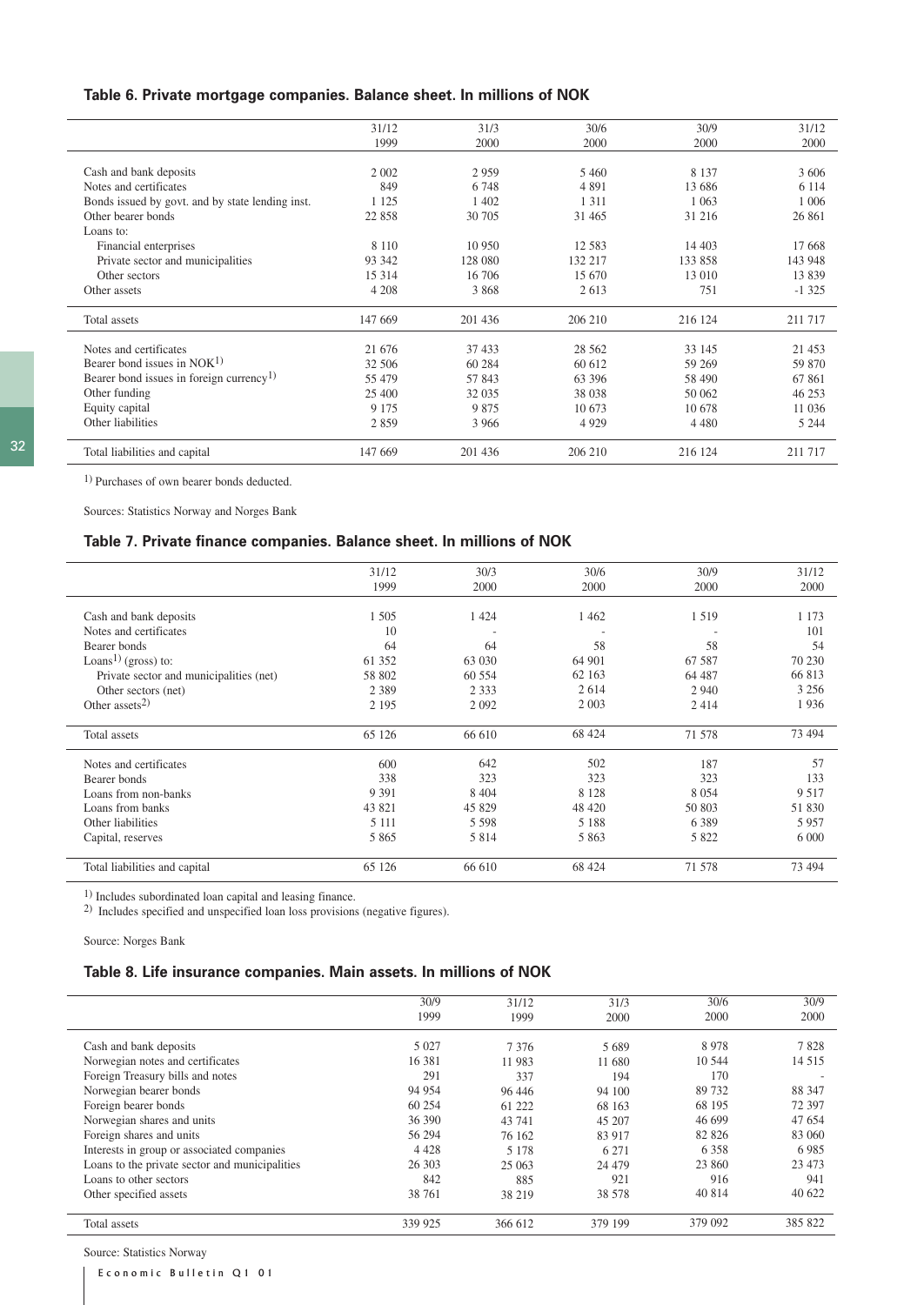# **Table 9. Private and municipal pension funds.1) Main assets. In millions of NOK**

|                                                | 30/6    | 30/9    | 31/12   | 31/3    | 30/6    |
|------------------------------------------------|---------|---------|---------|---------|---------|
|                                                | 1999    | 1999    | 1999    | 2000    | 2000    |
| Cash and bank deposits                         | 6 0 43  | 5 8 7 2 | 5 5 3 3 | 3 7 9 7 | 4 9 0 9 |
| Norwegian bearer bonds                         | 47 077  | 47 553  | 47 253  | 44 770  | 45 510  |
| Loans to the private sector and municipalities | 5 2 7 0 | 5 3 4 0 | 5 3 5 0 | 6 0 1 0 | 4 9 7 0 |
| Other specified assets                         | 26 213  | 26 792  | 30 472  | 33 661  | 35 700  |
| Total assets                                   | 84 603  | 85 557  | 88 608  | 88 238  | 91 089  |

1) Estimates based on a selection of institutions representing about 50% of aggregate total assets.

Source: Norges Bank

# **Table 10. Non-life insurance companies. Main assets. In millions of NOK**

|                                                | 30/9    | 31/12   | 31/3    | 30/6    | 30/9     |
|------------------------------------------------|---------|---------|---------|---------|----------|
|                                                | 1999    | 1999    | 2000    | 2000    | 2000     |
|                                                |         |         |         |         |          |
| Cash and bank deposits                         | 6 1 5 4 | 7976    | 7 1 6 9 | 6 1 5 7 | 6 5 1 1  |
| Norwegian notes and certificates               | 5 3 0 4 | 5 2 9 7 | 5 0 5 8 | 4 0 6 5 | 3 9 9 2  |
| Foreign notes and certificates                 | 186     | 223     | 246     | 238     | 293      |
| Norwegian bearer bonds                         | 14 8 64 | 11 352  | 13 555  | 13 985  | 13 9 23  |
| Foreign bearer bonds                           | 12 036  | 10 437  | 11 577  | 13 109  | 14 600   |
| Norwegian shares                               | 7 5 7 0 | 7 2 5 8 | 7 1 4 6 | 6 9 6 6 | 6838     |
| Foreign shares                                 | 9 5 9 0 | 10 0 84 | 10466   | 9 5 1 6 | 9 0 5 9  |
| Interests in group or associated companies     | 7 1 6 7 | 7 2 9 8 | 7796    | 6 5 3 9 | 6.609    |
| Loans to the private sector and municipalities | 3 2 9 7 | 1 320   | 1 3 2 8 | 1 3 0 6 | 1 1 8 7  |
| Loans to other sectors                         | 122     | 130     | 144     | 144     | 110      |
| Other specified sectors                        | 17 352  | 35 781  | 38 532  | 38 781  | 38 4 8 5 |
| Total assets                                   | 83 642  | 97 156  | 103 017 | 100 806 | 101 607  |

Source: Statistics Norway

### **Table 11a. Mutual funds' assets. Market value. In millions of NOK**

|                                                          | 30/9<br>1999 | 31/12<br>1999 | 31/3<br>2000 | 30/6<br>2000 | 30/9<br>2000 |
|----------------------------------------------------------|--------------|---------------|--------------|--------------|--------------|
| Bank deposits<br>Short-term securities issued by central | 2 7 5 0      | 4 7 6 1       | 5 0 1 5      | 5 1 8 6      | 6 0 19       |
| government and state lending institutions                | 2 2 8 4      | 1 402         | 1 5 6 1      | 1 604        | 2 1 5 8      |
| Short-term securities issued by other domestic sectors   | 11 807       | 12 345        | 12 443       | 15 4 98      | 18 024       |
| Short-term securities issued by the rest of the world    | 5            | ٠             |              |              |              |
| Bonds issued by central government                       |              |               |              |              |              |
| and statelending institutions                            | 4 0 6 9      | 4 1 5 6       | 2858         | 3 0 2 7      | 2953         |
| Bonds issued by other domestic sectors                   | 14 508       | 15 735        | 15 9 69      | 13 706       | 14 087       |
| Bonds issued by the rest of the world                    | 1 1 7 8      | 1 623         | 1942         | 1995         | 2 1 6 7      |
| Shares issued by other domestic sectors                  |              |               |              |              |              |
| Shares issued by the rest of the world                   | 24 960       | 34 707        | 43 981       | 46 505       | 52 037       |
| Other assets                                             | 1 2 5 6      | 1 297         | 1 3 5 4      | 1423         | 1692         |
| Total assets                                             | 103 916      | 122 198       | 133 542      | 137 151      | 148 325      |
|                                                          |              |               |              |              |              |

Sources: Norwegian Central Securities Depository and Norges Bank

### **Table 11b. Stocks of mutual funds shares by holding sector. Market value. In millions of NOK**

|                                                         | 30/9    | 31/12   | 31/3    | 30/6    | 30/9    |
|---------------------------------------------------------|---------|---------|---------|---------|---------|
|                                                         | 1999    | 1999    | 2000    | 2000    | 2000    |
| Central government and social security administration   | 319     | 305     | 329     | 354     | 389     |
| Commercial and savings banks                            | 1 7 9 5 | 1927    | 2 1 7 0 | 1835    | 3 1 1 0 |
| Other financial corporations                            | 10 174  | 10 951  | 10 892  | 11 710  | 11 613  |
| Local government corporations and municipal enterprises | 4 9 0 7 | 5 0 3 5 | 5 0 7 8 | 5 0 4 6 | 5 0 38  |
| Other corporations                                      | 21 402  | 25 366  | 28 346  | 28 230  | 30 680  |
| Households                                              | 61 976  | 75 412  | 83 182  | 86.516  | 93 791  |
| Rest of the world                                       | 2 1 6 8 | 2 0 9 6 | 2 4 4 4 | 2 3 5 7 | 2 6 0 3 |
| Mutual funds shares in total                            | 102 743 | 121 094 | 132 441 | 136 050 | 147 224 |

Sources: Norwegian Central Securities Depository and Norges Bank + The Norwegian Mutual Fund Association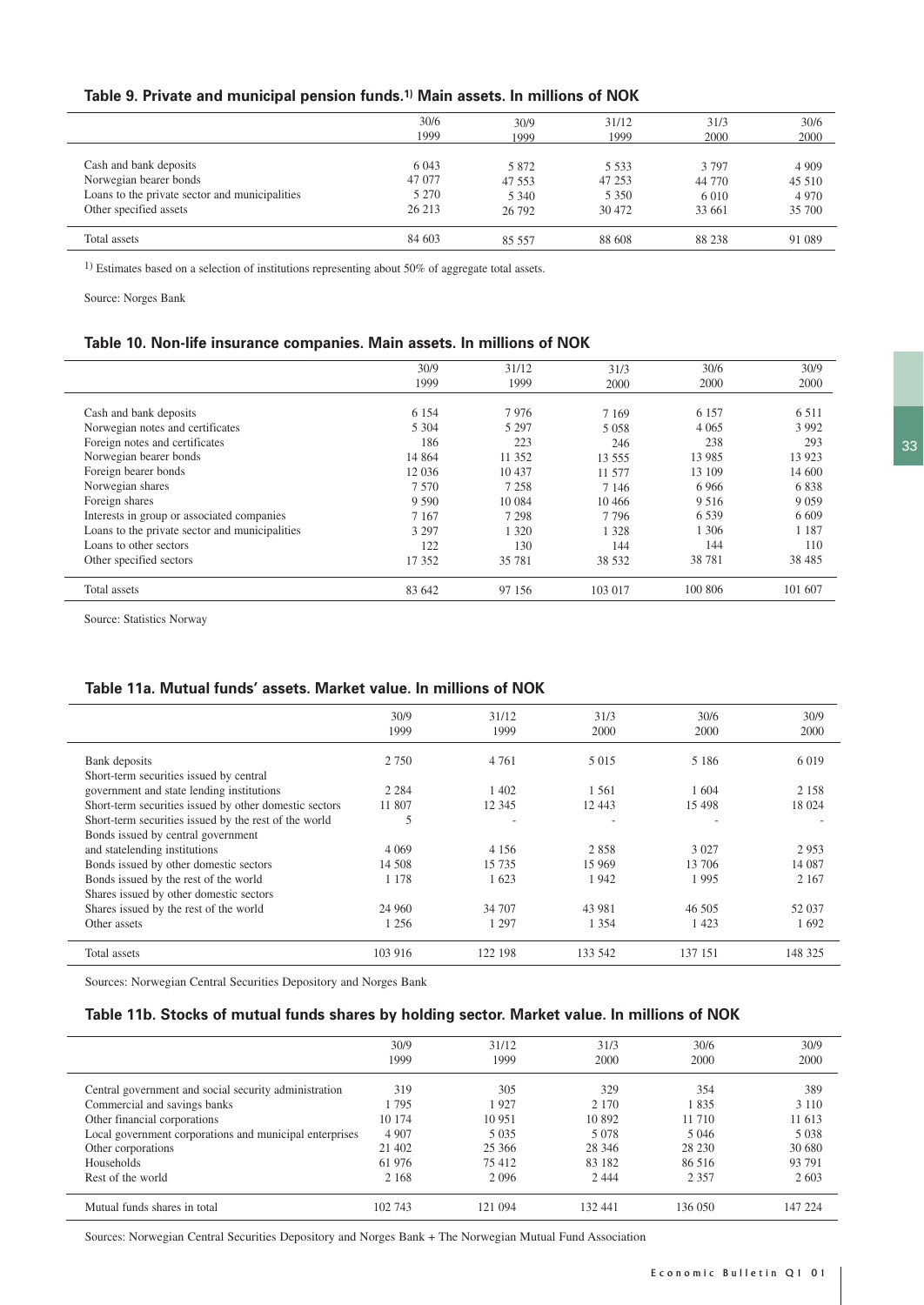# Securities statistics

### **Table 12. Stocks of shares registered with the Norwegian Central Securities Depository (VPS) by holding sectors. Estimated market value. In millions of NOK**

|                                                                                     | 30/9<br>1999 | 31/12<br>1999 | 31/3<br>2000 | 30/6<br>2000 | 30/9<br>2000  |
|-------------------------------------------------------------------------------------|--------------|---------------|--------------|--------------|---------------|
| Central government and social security administration<br>State lending institutions | 77 114<br>22 | 89 383<br>18  | 86 572<br>18 | 95 110<br>18 | 100 479<br>17 |
| Commercial and savings banks <sup>1)</sup>                                          | 9819         | 12 222        | 13 094       | 14 40 6      | 15 376        |
| Insurance companies, etc.                                                           | 50 588       | 57 778        | 55 090       | 53 587       | 54 559        |
| Finance institutions and mortgage companies                                         | 166          | 185           | 185          | 176          | 198           |
| Local government incl. municipal enterprises                                        | 2 3 6 3      | 3 4 4 7       | 3.570        | 3 4 0 8      | 3 4 4 9       |
| State enterprises                                                                   | 27 199       | 25 972        | 28 375       | 29 669       | 27 403        |
| Mutual funds                                                                        | 40 154       | 46 918        | 47 387       | 48 371       | 50 009        |
| Other corporations                                                                  | 136 694      | 185 989       | 186 649      | 197 949      | 210 979       |
| Households                                                                          | 44 815       | 55 401        | 61 357       | 63 041       | 69 118        |
| Rest of the world                                                                   | 149 969      | 183 310       | 198 671      | 210 026      | 243 594       |
| Unspecified sector                                                                  | 1 1 3 2      | 987           | 1940         | l 298        | 1 540         |
| Total                                                                               | 540 035      | 661 609       | 683 268      | 717 059      | 776 722       |

34

1) The banks' guarantee funds are included in this sector.

Sources: Norwegian Central Securities Depository and Norges Bank

#### **Table 13. Stocks of shares and primary capital certificates registered with the Norwegian Central Securities Depository by issuing sectors. Nominal value. In millions of NOK**

|                                             | 30/9         | 31/12    | 31/3           | 30/6           | 30/9     |
|---------------------------------------------|--------------|----------|----------------|----------------|----------|
|                                             | 1999         | 1999     | 2000           | 2000           | 2000     |
|                                             |              |          |                |                |          |
| Savings banks                               | 8848         | 8 9 0 5  | 8 9 0 5        | 8 9 6 5        | 8981     |
| Commercial banks                            | 13 2 2 4     | 14 636   | 14 636         | 14 703         | 14 708   |
| Insurance companies                         | 1 2 1 5      | 1 2 1 5  | 1 2 1 5        | 1 2 1 5        | 1 2 1 5  |
| Finance institutions and mortgage companies | 2018         | 2018     | 2018           | 2018           | 2018     |
| State enterprises                           | 6 8 4 0      | 7 0 9 0  | 7 0 9 0        | 7 0 9 0        | 7 0 9 1  |
| Other enterprises                           | 38 332       | 47 9 27  | 48 671         | 50 455         | 51 365   |
| Rest of the world                           | 3 7 4 6      | 4 6 9 2  | 5 3 1 8        | 5 9 0 9        | 6427     |
| Unspecified sector                          | $\mathbf{0}$ | $\Omega$ | $\overline{0}$ | $\overline{0}$ | $\Omega$ |
|                                             |              |          |                |                |          |
| Total                                       | 74 224       | 86 854   | 87 648         | 90 356         | 91 805   |
|                                             |              |          |                |                |          |

Sources: Norwegian Central Securities Depository and Norges Bank

### **Table 14. Net purchase and net sales (-) in the primary and secondary markets of shares registered with**  the Norwegian Central Securities Depository, by purchasing, selling and issuing sector<sup>1)</sup>. **Estimated market value. In millions of NOK**

| Q1-Q3 2000                                                          |                             | Purchasing/selling sector                                            |                    |                    |                                                                  |                                                  |                                |                    |                      |                  |                     |
|---------------------------------------------------------------------|-----------------------------|----------------------------------------------------------------------|--------------------|--------------------|------------------------------------------------------------------|--------------------------------------------------|--------------------------------|--------------------|----------------------|------------------|---------------------|
| Issuing sector                                                      | Cent. $gov't$<br>and social | Norges Bank Com. and<br>and state len-<br>security ding institutions |                    | savings Insurance  | Other<br>financial<br>banks <sup>2)</sup> companies corporations | Local governm. Other<br>and municip.<br>enterpr. | corpo-<br>rations <sup>3</sup> | House-<br>holds    | Rest of<br>the world | Unspeci-<br>fied | Total $4$ )         |
| Commercial banks<br>Insurance companies<br>Finance institutions and | $-0$<br>$\theta$            | $\Omega$<br>$\mathbf{0}$                                             | 2 1 1 5<br>$-0$    | $-564$<br>9        | $-9$<br>$\theta$                                                 | $-1$<br>$-1$                                     | $-531$<br>$-1$                 | 730<br>$-5$        | $-1663$<br>$-1$      | 26<br>$\Omega$   | 102<br>$-0$         |
| mortgage companies                                                  | $\theta$                    | $\Omega$                                                             | $\Omega$           | $\Omega$           | $\Omega$                                                         | $\theta$                                         |                                | $-1$               | $\Omega$             | $-0$             | $\Omega$            |
| State enterprises<br>Other corporations                             | 105<br>$-362$               | $\Omega$<br>$-()$                                                    | $-563$<br>1 1 4 7  | $-1812$<br>$-6981$ | $-10$<br>$-13$                                                   | $-42$<br>$-12$                                   | $-1644$<br>$-25431$            | $-413$<br>22 3 5 6 | 4 4 2 3<br>32 488    | $-0$<br>1 0 1 6  | 43<br>24 208        |
| Rest of the world<br>Unspecified sector                             | 2<br>$\theta$               | $\mathbf{0}$<br>$\theta$                                             | 10 333<br>$\theta$ | $-225$<br>$\Omega$ | $\theta$                                                         | 33<br>$\theta$                                   | $-2754$<br>$\Omega$            | 967<br>$-()$       | $-5016$<br>$\Omega$  | 122<br>$\Omega$  | 3 4 3 7<br>$\Omega$ |
| Total                                                               | $-225$                      | $-0$                                                                 | 13 0 32            | $-9604$            | $-27$                                                            | $-24$                                            | $-30359$                       | 23 633             | 30 230               | 1 1 6 4          | 27 790              |

1) Issues at issue price + purchases at market value - sales at market value - redemption value.

2) The banks' guarantee funds are included in this sector.

3) Including mutual funds and state enterprises.

4) Total shows net issues in the primary market. Purchases and sales in the secondary market result in redistribution between owner sectors, but add up to 0.

Sources: Norwegian Central Securities Depository and Norges Bank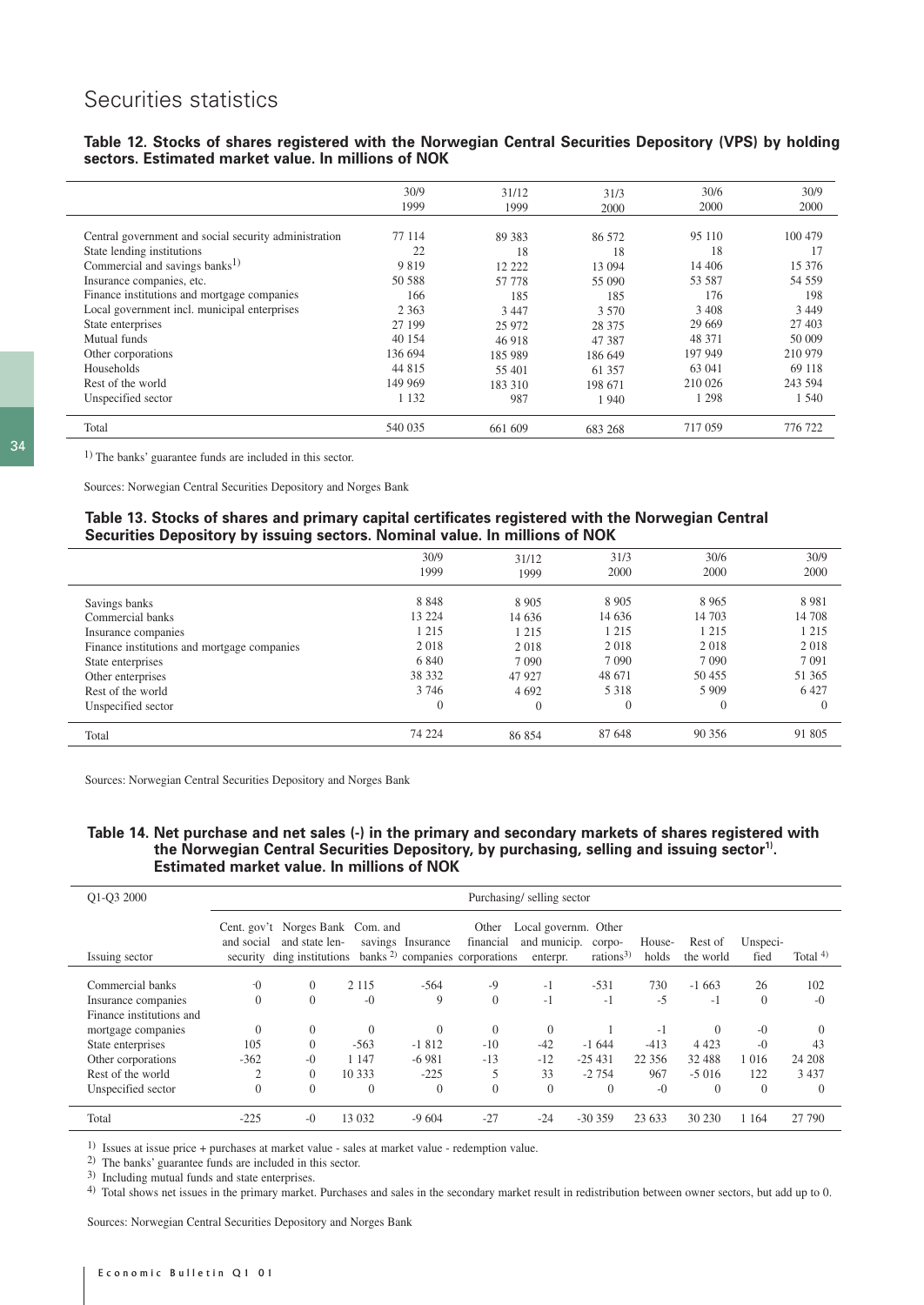### **Table 15. Stocks of NOK-denominated bonds registered with the Norwegian Central Securities Depository by holding sectors. Market value. In millions of NOK**

|                                                              | 30/9<br>1999 | 31/12<br>1999 | 31/3<br>2000 | 30/6<br>2000 | 30/9<br>2000 |
|--------------------------------------------------------------|--------------|---------------|--------------|--------------|--------------|
| Central government administration and social security sector | 33 881       | 33 4 36       | 32 552       | 30 063       | 28 200       |
| Norges Bank                                                  | 5 860        | 7849          | 7 2 9 2      | 7.586        | 8 0 1 5      |
| State lending institutions                                   | 1 1 7 0      | 1568          | 291          | 275          | 282          |
| Commercial and savings banks <sup>1)</sup>                   | 56 719       | 54 433        | 58 399       | 55 152       | 57 450       |
| Insurance companies etc.                                     | 157 733      | 158 109       | 158 297      | 156 451      | 154 775      |
| Finance institutions and mortgage companies                  | 13 608       | 14 5 97       | 15 162       | 14 942       | 14 4 8 7     |
| Local government and municipal enterprises                   | 8 200        | 8 2 5 5       | 10 096       | 10 4 20      | 10 0 30      |
| State enterprises                                            | 2 5 2 1      | 2642          | 2 7 0 9      | 2 7 7 7      | 2 7 2 9      |
| Mutual funds                                                 | 19 017       | 18713         | 19 2 2 6     | 17 139       | 17479        |
| Other corporations                                           | 26 458       | 26 044        | 25 9 87      | 24 9 35      | 25 685       |
| Households                                                   | 8 1 4 0      | 10 003        | 10 144       | 11 513       | 12 786       |
| Rest of the world                                            | 46 798       | 46 985        | 43 848       | 51 795       | 59 871       |
| Unspecified sector                                           | 463          | 693           | 721          | 714          | 853          |
| Total                                                        | 380 570      | 383 326       | 384 724      | 383 762      | 392 660      |

1) The banks' guarantee funds are included.

Sources: Norwegian Central Securities Depository and Norges Bank

#### **Table 16. Stocks of NOK-denominated bonds registered with the Norwegian Central Securities Depository by issuing sectors. Nominal value. In millions of NOK**

|                                                              | 30/9           | 31/12    | 31/3    | 30/6     | 30/9     |
|--------------------------------------------------------------|----------------|----------|---------|----------|----------|
|                                                              | 1999           | 1999     | 2000    | 2000     | 2000     |
|                                                              |                |          |         |          |          |
| Central government administration and social security sector | 127 933        | 130 495  | 134 072 | 139 635  | 141 511  |
| State lending institutions                                   | 27 24 5        | 29 5 84  | 379     | 358      | 347      |
| Commercial and savings banks                                 | 92 214         | 91 976   | 93 063  | 88 388   | 95 576   |
| Mortgage companies                                           | 42 011         | 42 684   | 69 960  | 69 337   | 67 327   |
| Other financial enterprises                                  | .567           | 1 4 2 6  | 1 371   | 1 3 7 1  | 1 302    |
| Local government incl. municipal enterprises                 | 44 325         | 42 001   | 41888   | 41 149   | 41 189   |
| State enterprises                                            | 14 3 23        | 15 478   | 15 208  | 15 9 11  | 17 607   |
| Other corporations                                           | 21 610         | 23 254   | 23 567  | 24 211   | 25 3 3 7 |
| Households                                                   | 199            | 30       | 30      | 30       | 30       |
| Rest of the world                                            | 4 8 5 4        | 4898     | 4 9 9 3 | 6 3 5 5  | 7 1 2 2  |
| Unspecified sector                                           | $\overline{0}$ | $\theta$ | 90      | $\theta$ | $\Omega$ |
| Total                                                        | 376 280        | 381 826  | 384 622 | 386 747  | 397 349  |
|                                                              |                |          |         |          |          |

Sources: Norwegian Central Securities Depository and Norges Bank

### **Table 17. Net purchases and net sales (-) in the primary and secondary markets of NOK-denominated bonds registered with the Norwegian Central Securities Depository by purchasing, selling and issuing sectors1). Estimated market value. In millions of NOK**

| Q1-Q3 2000                    | Purchasing/selling sector |                                                                         |                |                   |                                                                  |                                                  |                                |                 |                      |                  |             |
|-------------------------------|---------------------------|-------------------------------------------------------------------------|----------------|-------------------|------------------------------------------------------------------|--------------------------------------------------|--------------------------------|-----------------|----------------------|------------------|-------------|
| Issuing sector                | and social<br>security    | Cent. gov't Norges Bank Com. and<br>and state len-<br>ding institutions |                | savings Insurance | Other<br>financial<br>banks <sup>2)</sup> companies corporations | Local governm. Other<br>and municip.<br>enterpr. | corpo-<br>rations <sup>3</sup> | House-<br>holds | Rest of<br>the world | Unspeci-<br>fied | Total $4$ ) |
| Cent. gov. and soc. sec. adm. | $-2224$                   | 351                                                                     | 967            | 1 5 2 4           | $-483$                                                           | 892                                              | $-1919$                        | $-277$          | 12 200               | $-20$            | 11 008      |
| State lending institutions    | $\overline{0}$            | $-18$                                                                   | $-25$          | $\Omega$          | $\Omega$                                                         | $\Omega$                                         | $\theta$                       | $\Omega$        | $\Omega$             | $\theta$         | $-43$       |
| Comm. and savings banks       | $-2105$                   | $\Omega$                                                                | 2 2 1 0        | $-2437$           | 1 2 8 0                                                          | 379                                              | 409                            | 3 1 8 2         | 335                  | 368              | 3 6 2 2     |
| Private mortgage companies    | 370                       | $\theta$                                                                | $-1915$        | $-959$            | $-2224$                                                          | 28                                               | $-44$                          | 15              | $-160$               | 4                | $-4886$     |
| Other financial corporations  | $\overline{0}$            | $\theta$                                                                | $-12$          | 66                | $-5$                                                             | $-10$                                            | $-113$                         | $-1$            | $-53$                | 4                | $-124$      |
| Local government and          |                           |                                                                         |                |                   |                                                                  |                                                  |                                |                 |                      |                  |             |
| municipal enterprises         | $-309$                    | $\mathbf{0}$                                                            | 1 0 9 3        | $-1,561$          | 38                                                               | 331                                              | 338                            | 44              | 46                   | 19               | 39          |
| State enterprises             | $-72$                     | 0                                                                       | $-53$          | 907               | 6                                                                | 163                                              | 125                            | $-11$           | 66                   | $-1$             | 1 1 3 0     |
| Other corporations            | -69                       | $\theta$                                                                | 2 3 8 5        | 81                | 122                                                              | 205                                              | 205                            | 331             | 1446                 | 14               | 4719        |
| Households                    | $\Omega$                  | $\theta$                                                                | 12             | $-12$             | $\theta$                                                         | $\Omega$                                         | $\Omega$                       | $\Omega$        | $\Omega$             | $\Omega$         | $\Omega$    |
| Rest of the world             | $\mathbf{0}$              | $\theta$                                                                | $-15$          | 2 2 6 7           | 15                                                               | 5                                                | $-13$                          | $\Omega$        | 30                   |                  | 2 2 9 2     |
| Unspecified sector            | $\theta$                  | $\mathbf{0}$                                                            | $\overline{0}$ | $-3$              | $\mathbf{0}$                                                     | $\theta$                                         | $-2$                           | $\theta$        | $\theta$             | $\mathbf{0}$     | $-5$        |
| Total                         | $-4410$                   | 332                                                                     | 4 6 4 5        | $-127$            | $-1252$                                                          | 1992                                             | $-1013$                        | 3 2 8 2         | 13 9 11              | 389              | 17 750      |

1) Issues at issue price + purchases at market value - sales at market value - redemption value.

2) The banks' guarantee funds are included in this sector.

3) Including mutual funds and state enterprises.

4) Total shows net issues in the primary market. Purchases and sales in the secondary market result in redistribution between owner sectors, but add up to 0.

Sources: Norwegian Central Securities Depository and Norges Bank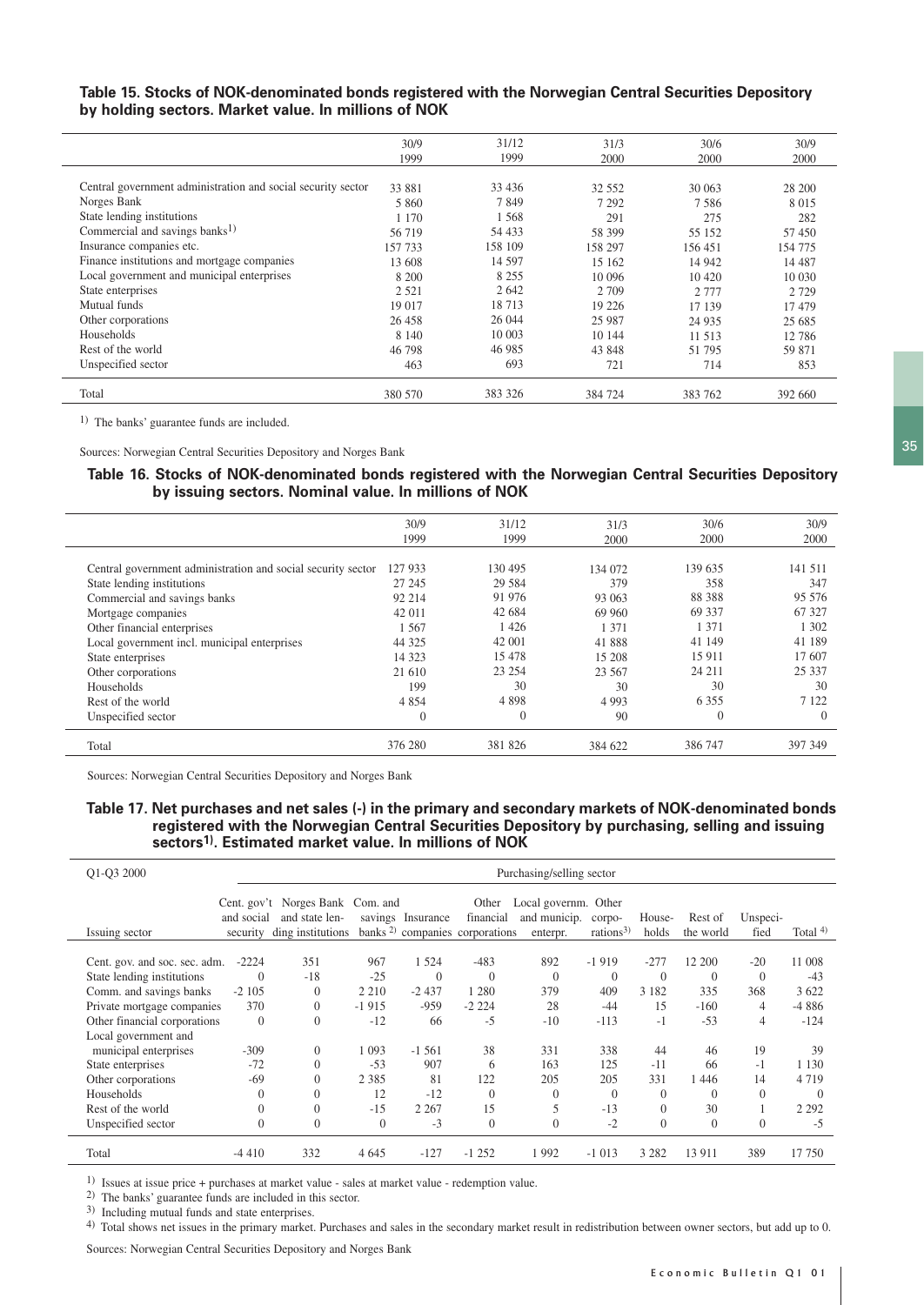**Table 18. Stocks of NOK-denominated short-term securities registered with the Norwegian Central Securities Depository by holding sectors. Market value. In millions of NOK**

|                                                                                                                                                                                                                                                                                                                                                                         | 30/9<br>1999                                                                                                     | 31/12<br>1999                                                                                                        | 31/3<br>2000                                                                                                                   | 30/6<br>2000                                                                                                               | 30/9<br>2000                                                                                                          |
|-------------------------------------------------------------------------------------------------------------------------------------------------------------------------------------------------------------------------------------------------------------------------------------------------------------------------------------------------------------------------|------------------------------------------------------------------------------------------------------------------|----------------------------------------------------------------------------------------------------------------------|--------------------------------------------------------------------------------------------------------------------------------|----------------------------------------------------------------------------------------------------------------------------|-----------------------------------------------------------------------------------------------------------------------|
| Central government and social security admin.<br>Norges Bank<br>State lending institutions<br>Commercial and savings banks <sup>1)</sup><br>Insurance companies, etc.<br>Finance institutions and mortgage companies<br>Local government and municipal enterprises<br>State enterprises<br>Mutual funds<br>Other corporations<br><b>Households</b><br>Rest of the world | 5 2 3 7<br>2616<br>299<br>32 225<br>25 348<br>4 9 0 9<br>1684<br>3834<br>14 240<br>13 015<br>582<br>5 800<br>678 | 5 3 9 3<br>1532<br>1 545<br>41 573<br>26 862<br>1 3 8 5<br>1913<br>3 9 2 4<br>13 764<br>11 876<br>777<br>3812<br>592 | 7 0 34<br>2995<br>$\theta$<br>29 9 94<br>20 4 67<br>4 7 8 1<br>2 3 6 2<br>11 939<br>14 104<br>8 4 3 1<br>669<br>6 8 0 6<br>760 | 8456<br>2 2 4 6<br>$\Omega$<br>28 007<br>18 441<br>2 3 9 7<br>1899<br>4 0 27<br>17 575<br>11 3 12<br>779<br>5 8 7 6<br>635 | 7 3 0 7<br>2626<br>$\Omega$<br>19 0 59<br>21 868<br>2433<br>3 1 6 7<br>12411<br>20 6 16<br>9631<br>901<br>3648<br>641 |
| Unspecified sector<br>Total                                                                                                                                                                                                                                                                                                                                             | 110 468                                                                                                          | 114 948                                                                                                              | 110 341                                                                                                                        | 101 651                                                                                                                    | 104 308                                                                                                               |

1) The banks' guarantee funds are included in this sector.

Sources: Norwegian Central Securities Depository and Norges Bank

### **Table 19 Stocks of short-term securities by issuing sectors1) Nominal value. In millions of NOK**

|                                               | 31/3     | 30/6     | 30/9     | 31/12   |  |
|-----------------------------------------------|----------|----------|----------|---------|--|
|                                               | 2000     | 2000     | 2000     | 2000    |  |
|                                               |          |          |          |         |  |
| Central government and social security sector | 31 000   | 27 045   | 24 000   | 31 000  |  |
| Counties                                      | 1 402    | 1 307    | 699      | 603     |  |
| Municipalities                                | 6 4 8 5  | 4 2 6 7  | 3 7 5 2  | 5 0 7 4 |  |
| State lending institutions                    | 0        | $\Omega$ | $\Omega$ |         |  |
| Commercial banks                              | 15 726   | 14 407   | 15 3 3 4 | 10 364  |  |
| Savings banks                                 | 30 685   | 31 360   | 32 670   | 36 812  |  |
| Mortgage companies                            | 9 4 8 1  | 5 5 4 2  | 5 0 8 6  | 4 7 0 4 |  |
| Finance companies                             | 662      | 501      | 187      | 557     |  |
| Other financial corporations                  | $\Omega$ | $\Omega$ | $\theta$ |         |  |
| State-owned enterprises                       | 1 800    | 1850     | 5 0 9 5  | 1965    |  |
| Municipal enterprises                         | 5 683    | 5 7 9 7  | 7 0 8 5  | 8 2 4 3 |  |
| Private enterprises                           | 6 9 0 9  | 9 0 4 2  | 8 3 5 5  | 9 1 2 4 |  |
| Rest of the world                             | 400      | 500      | 650      | 1 0 0 0 |  |
| Total                                         | 110 233  | 101 618  | 102 912  | 109 446 |  |

1) Comprises stocks of short-term securities in NOK issued in Norway by domestic sectors and foreigners and stocks of short-term securities in foreign currency issued in Norway by domestic sectors.

Source: Norges Bank

# Credit and liquidity trends

# **Table 20. Inter-company loans. Amounts outstanding. In billions of NOK**

|                                                                                                                         | 30/9<br>1999             | 31/12<br>1999            | 31/3<br>2000             | 30/6<br>2000               | 30/9<br>2000             |
|-------------------------------------------------------------------------------------------------------------------------|--------------------------|--------------------------|--------------------------|----------------------------|--------------------------|
| Guaranteed by:<br>Private finance companies<br>Non-life/credit insurance companies<br>Commercial banks<br>Savings banks | 0.1<br>0.1<br>1.4<br>1.4 | 0.1<br>0.1<br>1.4<br>1.4 | 0.1<br>0.1<br>1.4<br>1.4 | 0.1<br>(0.1)<br>1.4<br>1.4 | 0.1<br>0.1<br>1.4<br>1.4 |
| Loans with guarantee                                                                                                    | 3.0                      | 3.0                      | 3.0                      | 3.0                        | 3.0                      |
| Loans without guarantee arranged by:<br><b>Broker</b><br>Bank                                                           | 0.1<br>0.0               | 0.1<br>0.0               | 0.1<br>0.0               | 0.1<br>0.0                 | 0.1<br>0.0               |
| Total inter-company loans                                                                                               | 3.2                      | 3.1                      | 3.1                      | 3.1                        | 3.1                      |
|                                                                                                                         |                          |                          |                          |                            |                          |

Source: Norges Bank

 $\overline{\phantom{0}}$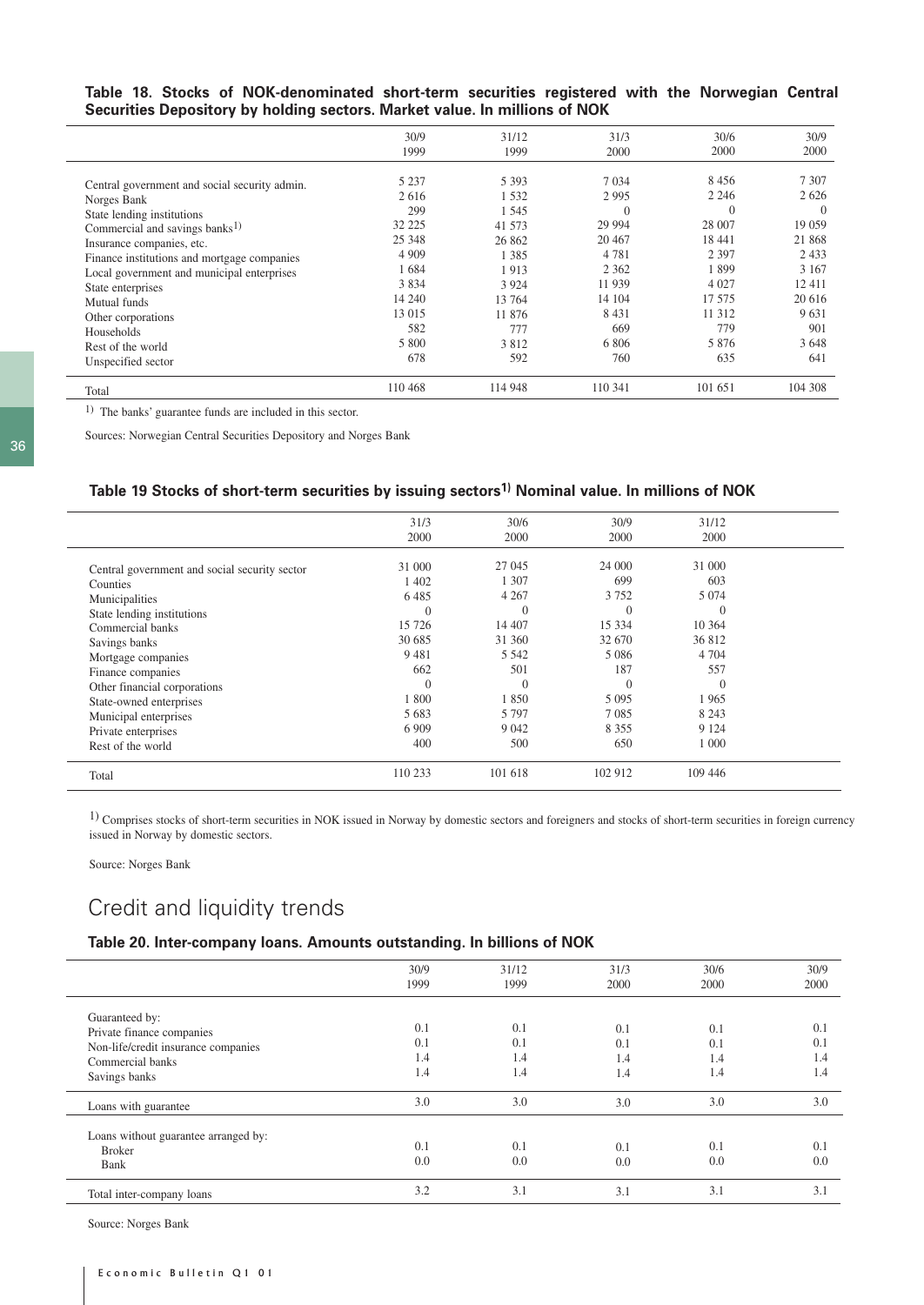| Table 21. Credit indicator and money supply |  |  |  |  |  |  |
|---------------------------------------------|--|--|--|--|--|--|
|---------------------------------------------|--|--|--|--|--|--|

|                  |                |                                          |          |        |                     |          | Percentage growth    |                                       |  |  |
|------------------|----------------|------------------------------------------|----------|--------|---------------------|----------|----------------------|---------------------------------------|--|--|
|                  |                | Volume figures at end of period<br>NOKbn |          |        | over past 12 months |          |                      | over past 3 months<br>annualised rate |  |  |
|                  | C <sub>2</sub> | C3 <sup>1</sup>                          | $M2^{2}$ | C2     | C3 <sup>1</sup>     | $M2^{2}$ | C <sub>2</sub>       | M2 <sup>2</sup>                       |  |  |
| 1992             |                |                                          |          |        |                     |          |                      |                                       |  |  |
| December<br>1993 | 886.7          | 1 0 69.5                                 | 479.5    | $-3.3$ | $-1.7$              | $\ldots$ | $-2.2$               | $\ddotsc$                             |  |  |
| December<br>1994 | 875.5          | 1 074.1                                  | 475.7    | $-1.8$ | $-1.7$              | $-0.9$   | 0.0                  | 2.1                                   |  |  |
| December<br>1995 | 891.6          | 1 0 7 5 .8                               | 500.4    | 2.3    | 1.3                 | 5.1      | 2.8                  | 2.6                                   |  |  |
| December<br>1996 | 934.5          | 1 1 2 3 . 6                              | 529.1    | 4.9    | 5.2                 | 5.7      | 5.4                  | 2.3                                   |  |  |
| December<br>1997 | 993.6          | 1 2 1 5 .4                               | 563.4    | 6.2    | 5.4                 | 6.4      | 7.8                  | 5.4                                   |  |  |
| December<br>1998 | 1 101.0        | 1 3 6 2.9                                | 577.7    | 10.2   | 10.0                | $2.5\,$  | 10.1                 | 4.0                                   |  |  |
| December<br>1999 | 1 1 9 5 . 3    | 1 540.0                                  | 604.6    | 8.3    | 12.1                | 4.6      | 6.7                  | 6.6                                   |  |  |
| April            | 1 2 1 9 . 5    | 1 592.3                                  | 623.4    | 7.0    | 10.8                | 4.5      | 6.4                  | 7.7                                   |  |  |
| May              | 1 2 3 3 . 2    | 1 607.7                                  | 623.4    | 7.4    | 10.5                | 2.9      | 7.1                  | 5.9                                   |  |  |
| June             | 1 240.5        | 1 615.7                                  | 636,3    | 7.3    | 10.1                | 6.3      | 8.3                  | 10.6                                  |  |  |
| July             | 1 248.6        | 1 625.5                                  | 647.2    | 7.1    | 9.9                 | 7.8      | 8.6                  | 14.5                                  |  |  |
| August           | 1 255.6        | 1 633.1                                  | 648.2    | 6.9    | 9.6                 | 8.1      | 8.5                  | 12.5                                  |  |  |
| September        | 1 2 6 5 .0     | 1 639.9                                  | 643.4    | 8.0    | 10,0                | 7.2      | 8.5                  | 10.1                                  |  |  |
| October          | 1 278.5        | 1 664.7                                  | 661.8    | 8.2    | 10.3                | 10.0     | 9.2                  | 7.1                                   |  |  |
| November         | 1 287.1        | 1 667.6                                  | 659.7    | 8.3    | 9.1                 | 9.1      | 9.9                  | 11.5                                  |  |  |
| December<br>2000 | 1 297.7        | 1 664.9                                  | 670.8    | 8.3    | 7.3                 | 10.5     | 10.0                 | 10.3                                  |  |  |
| January          | 1 309.5        | 1 681.5                                  | 671.6    | 8.9    | 7.1                 | 8.0      | 10.6                 | 11.7                                  |  |  |
| February         | 1 3 2 1 .8     | 1 686.3                                  | 677.6    | 8.9    | 6.7                 | 9.5      | 11.2                 | 8.6                                   |  |  |
| March            | 1 3 3 4 .9     | 1 7 1 2 . 2                              | 684.6    | 9.6    | 7.2                 | 10.0     | 11.7                 | 10.7                                  |  |  |
| April            | 1 3 5 3 . 2    | 1 748.3                                  | 691.3    | 10.4   | 7.4                 | 10.8     | 11.8                 | 10.9                                  |  |  |
| May              | 1 366.0        | 1 755.4                                  | 697.2    | 10.2   | 7.0                 | 11.8     | 11.9                 | 12.2                                  |  |  |
| June             | 1 3 7 5 .9     | 1 763.3                                  | 704.6    | 10.5   | 7.6                 | 10.9     | 12.3                 | 11.6                                  |  |  |
| July             | 1 3 9 4 9      | 1791.9                                   | 708.7    | 11.1   | 8.1                 | 9.6      | 12.8                 | 10.8                                  |  |  |
| August           | 1 4 1 0 .4     | 1838.4                                   | 713.5    | 11.6   | 10.2                | 10.2     | 13.5                 | 10.9                                  |  |  |
| September        | 1 4 28.5       | 1 865.0                                  | 725.6    | 12.1   | 11.1                | 12.7     | 13.0                 | 9.3                                   |  |  |
| October          | 1 437.6        | 1887.7                                   | 718.6    | 11.6   | 10.8                | 8.5      | 13.2                 | 9.1                                   |  |  |
| November         | 1 459.9        | 1 898.1                                  | 729.3    | 12.7   | 11.6                | 10.7     | 12.2                 | 6.0                                   |  |  |
| December<br>2001 | 1 4 6 4.9      | 1882.8                                   | 731.4    | 12.4   | 11.5                | 9.0      | 12.9                 | 9.4                                   |  |  |
| January          | 1 4 8 2.8      | $\ddotsc$                                | 746.1    | 12.4   | $\ddotsc$           | 11.0     | $\ddot{\phantom{a}}$ | $\ddotsc$                             |  |  |

C2 = Credit indicator. Credit from domestic sources; seasonally adjusted figures.

C3 = Total credit from domestic and foreign sources; actual figures.

 $M2$  = Money supply; seasonally adjusted figures.<br><sup>1)</sup> C3 has not been adjusted for revised C2 figures.

<sup>2)</sup> With effect from November 2000, new definitions were introduced for money supply statistics, including the exclusion of "Unutilised overdrafts and building loans" which was previously included in M2.

Source: Norges Bank

# **Table 22. Domestic credit supply to the private sector and municipalities, by source. In millions of NOK. 12-month growth as a percentage.**

|                                | 31/12/1998 |         |           | 31/12/1999 | 31/12/2000 |        | 31/01/2001 |        |
|--------------------------------|------------|---------|-----------|------------|------------|--------|------------|--------|
|                                | Amount     | %       | Amount    | $\%$       | Amount     | %      | Amount     | %      |
| Private banks                  | 747 061    | 8.7     | 819 535   | 9.5        | 938 076    | 13.9   | 941 740    | 13.7   |
| State lending institutions     | 180 020    | 4.4     | 189 651   | 5.3        | 167853     | 3.9    | 170 474    | 4.2    |
| Norges Bank                    | 532        | 3.9     | 566       | 6.4        | 575        | 1.6    | 575        | 2.0    |
| Mortgage companies             | 94 964     | 31.5    | 93 270    | $-2.5$     | 143 947    | 19.5   | 144 448    | 13.6   |
| Finance companies              | 45 770     | 22.8    | 58 806    | 28.4       | 66 813     | 12.1   | 70 280     | 11.8   |
| Life insurance companies       | 28 25 3    | $-15.4$ | 25 062    | $-11.3$    | 23 470     | $-6.4$ | 23 470     | $-5.8$ |
| Pension funds                  | 4 6 1 6    | $-0.9$  | 4 9 6 8   | 7.6        | 4 7 8 0    | $-3.8$ | 4 7 8 0    | $-8.6$ |
| Non-life insurance companies   | 3 2 7 2    | $-16.9$ | 321       | $-59.6$    | 1 1 9 0    | $-9.9$ | 1 1 9 0    | $-9.8$ |
| Bond debt <sup>1)</sup>        | 75 231     | 4.0     | 77413     | 2.9        | 86 533     | 11.8   | 86 831     | 12.8   |
| Certificate debt               | 10 580     | $-31.5$ | 19 3 35   | 82.8       | 25 009     | 29.3   | 28 267     | 35.2   |
| Other sources                  | 4 7 2 9    | 22.7    | 7 1 7 5   | 51.7       | 6 0 38     | 27.4   | 6 4 6 7    | 47.4   |
| Total domestic credit $(C2)^2$ | 195 098    | 8.3     | 1 297 102 | 8.4        | 464 284    | 12.4   | 1 478 522  | 12.4   |

1) Adjusted for non-resident holdings of Norwegian private and municipal bonds in Norway.

2) Corresponds to Norges Bank's credit indicator (C2).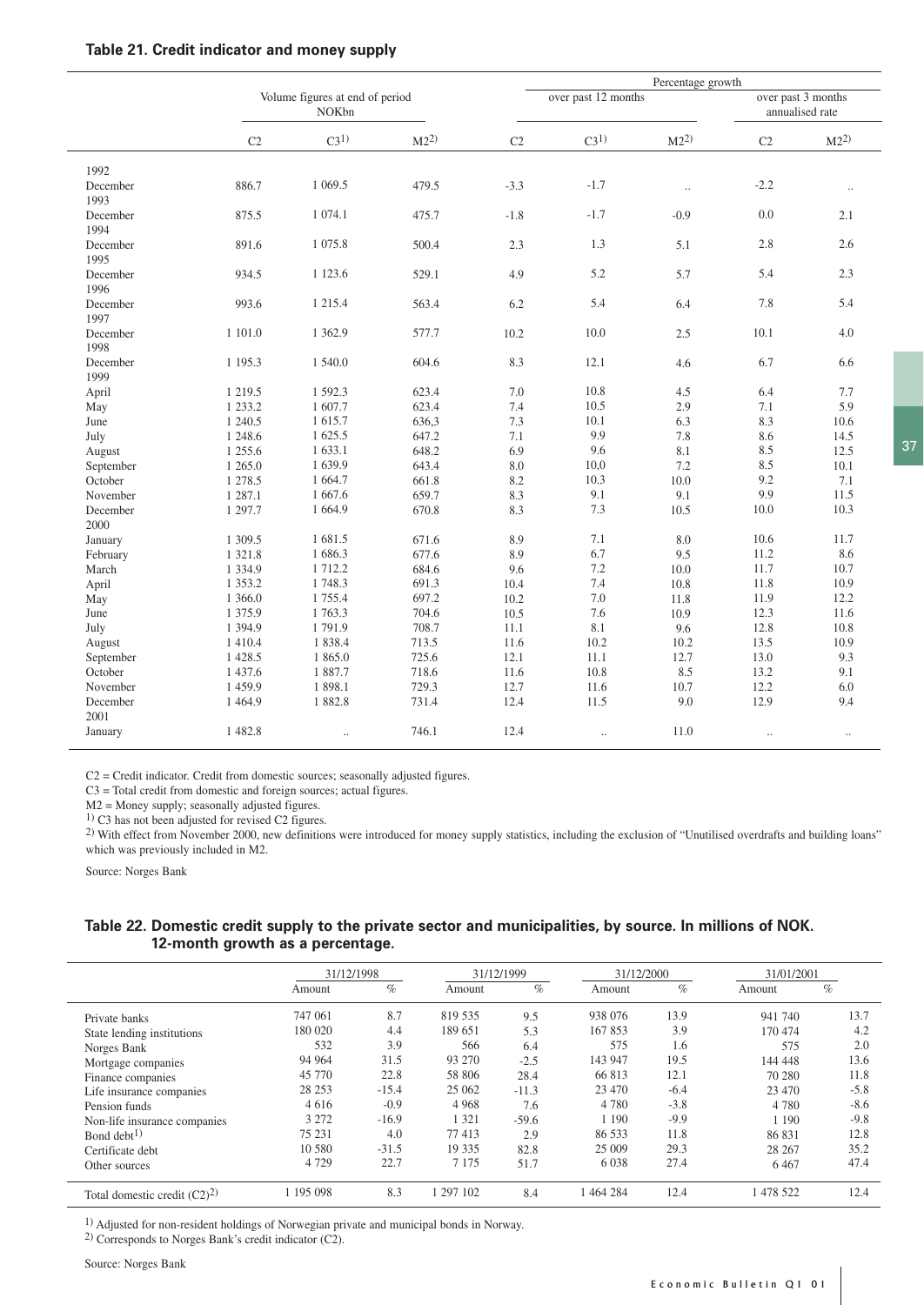| Table 23. Composition of money supply. In millions of NOK 1) |  |  |  |
|--------------------------------------------------------------|--|--|--|
|--------------------------------------------------------------|--|--|--|

| Actual figures<br>at end of<br>period | <b>Notes</b><br>and<br>coins | Transaction<br>account<br>deposits | $M1^{2}$ | Other<br>deposits <sup>3</sup> | CDs     | $M2^{(4)}$ | Change<br>last 12<br>months total M2 |
|---------------------------------------|------------------------------|------------------------------------|----------|--------------------------------|---------|------------|--------------------------------------|
| 1992                                  | 32 452                       | 157852                             | 190 304  | 290 667                        | 828     | 481799     | $\cdot \cdot$                        |
| 1993                                  | 35 741                       | 151 128                            | 186 869  | 288 447                        | 2 2 6 0 | 477 576    | $-4223$                              |
| 1994                                  | 37 945                       | 172 639                            | 210 584  | 286 228                        | 5 1 1 6 | 501 928    | 27 952                               |
| 1995                                  | 39 092                       | 178 690                            | 217 782  | 296 778                        | 15 731  | 530 291    | 32 054                               |
| 1996                                  | 40 110                       | 207 682                            | 247 792  | 294 926                        | 21 68 6 | 564 404    | 34 113                               |
| 1997                                  | 42 262                       | 227 440                            | 269 702  | 278 889                        | 30 200  | 578 791    | 14 387                               |
| 1998                                  | 42 143                       | 237 046                            | 279 789  | 293 085                        | 33 308  | 605 583    | 26 792                               |
| 1999                                  | 43 376                       | 300 559                            | 343 935  | 296 238                        | 31 392  | 671 564    | 65 981                               |
| 2000                                  |                              |                                    |          |                                |         |            |                                      |
| January                               | 39 994                       | 303 746                            | 343 740  | 301 410                        | 30 735  | 675 886    | 52 413                               |
| February                              | 38 968                       | 308 932                            | 347 900  | 305 041                        | 30 0 26 | 682 968    | 61885                                |
| March                                 | 38 616                       | 306 214                            | 344 830  | 306 243                        | 32 4 64 | 683 538    | 63 072                               |
| April                                 | 38 846                       | 312 976                            | 351 822  | 301 731                        | 28 5 94 | 682 147    | 67839                                |
| May                                   | 38 777                       | 318 693                            | 357 470  | 300 798                        | 29 805  | 688 073    | 73 829                               |
| June                                  | 39 996                       | 339 379                            | 379 375  | 304 060                        | 31 115  | 714 550    | 68738                                |
| July                                  | 39 36 6                      | 333 470                            | 372 836  | 309 999                        | 29 539  | 712 375    | 61 841                               |
| August                                | 38 8 36                      | 324 117                            | 362 953  | 319 674                        | 31 437  | 714 065    | 65 865                               |
| September                             | 38 635                       | 337 567                            | 376 202  | 314 826                        | 37 196  | 728 225    | 82 270                               |
| October                               | 38 130                       | 328 935                            | 367 066  | 323 812                        | 30 370  | 721 249    | 56 559                               |
| November                              | 39 008                       | 329 573                            | 368 581  | 320 135                        | 29 9 35 | 718 652    | 69 348                               |
| December<br>2001                      | 42 5 24                      | 328 528                            | 371 052  | 326 705                        | 34 338  | 732 096    | 60 532                               |
| January                               | 39 404                       | 336 184                            | 375 598  | 340 721                        | 33 948  | 750 268    | 74 382                               |

1) With effect from November 2000, new definitions were introduced for money supply statistics. The most important change is the exclusion of "Unutilised overdrafts and building loans" which was previously included in both

2) The narrow money concept M1 constitutes the money-holding sector's stock of Norwegian notes and coins plus the sector's transaction accounts deposits in Norges Bank, commercial banks and savings banks (in NOK and foreign currency). 3) Excluding restricted bank deposits (BSU, IPA, withholding tax accounts, etc).

4) The broad money concept M2 constitutes the sum of M1 and the money-holding sector's other bank deposits (in NOK and foreign currency) excluding restricted bank deposits (BSU, IPA, withholding tax accounts, etc) and CDs.

Source: Norges Bank

## **Table 24. Household financial balance. Financial investments and holdings, by financial instrument. In billions of NOK**

|                                           | Financial investments<br>Year |        | Financial investments<br>$Q1-Q3$ |        |         | Holdings<br>Year |         |         | Holdings<br>30 Sept. |       |
|-------------------------------------------|-------------------------------|--------|----------------------------------|--------|---------|------------------|---------|---------|----------------------|-------|
|                                           | 1997                          | 1998   | 1999                             | 1999   | 2000    | 1997             | 1998    | 1999    | 1999                 | 2000  |
| Bank deposits, etc. <sup>1)</sup>         | 6.5                           | 23.6   | 33.4                             | 28.3   | 28.4    | 350.3            | 374.1   | 407.7   | 402.5                | 436.1 |
| Bonds, etc. <sup>2)</sup>                 | 0.2                           | 0.5    | 2.2                              | 0.4    | 3.4     | 8.9              | 8.4     | 10.9    | 8.9                  | 13.8  |
| Shares, etc. $3)$                         | 18.1                          | 22.3   | 5.0                              | 4.4    | 9.5     | 135.4            | 144.6   | 170.9   | 158.7                | 191.9 |
| Units in securities funds                 | 14.0                          | $-0.2$ | 8.8                              | 5.2    | 8.3     | 59.9             | 50.0    | 77.9    | 63.8                 | 98.4  |
| Insurance claims                          | 25.2                          | 20.6   | 20.1                             | 13.4   | 15.3    | 347.1            | 369.1   | 428.5   | 403.3                | 451.2 |
| Loans and other assets <sup>4)</sup>      | 6.4                           | 10.0   | 6.2                              | 0.6    | $-1.5$  | 90.3             | 100.3   | 106.4   | 100.9                | 104.9 |
| Total assets                              | 70.4                          | 76.8   | 75.7                             | 52.3   | 63.4    | 991.9            | 1 046.5 | 1 202.3 | 1 1 38.1 1 2 9 6.3   |       |
| Loans from commercial and savings banks   | 54.4                          | 34.2   | 49.9                             | 34.4   | 52.8    | 440.7            | 475.2   | 525.3   | 509.7                | 577.7 |
| + Postbanken                              | $-1.2$                        | 6.4    | 5.7                              | 4.8    | 5.7     | 122.3            | 128.6   | 134.3   | 133.5                | 139.8 |
| Loans from state banks and Norges Bank    | 3.3                           | 9.6    | 0.4                              | $-4.6$ | 3.6     | 36.9             | 46.7    | 47.1    | 42.1                 | 50.7  |
| Loans from private mortgage companies and | $-13.3$                       | $-5.5$ | $-3.9$                           | $-1.3$ | $-1.5$  | 28.6             | 23.1    | 19.2    | 21.8                 | 17.7  |
| finance companies                         | $-0.2$                        | 8.7    | $-0.3$                           | $-7.4$ | $-10.1$ | 72.9             | 81.0    | 79.9    | 72.9                 | 69.5  |
| Loans from insurance companies            |                               |        |                                  |        |         |                  |         |         |                      |       |
| Other liabilities <sup>5)</sup>           | 43.1                          | 53.4   | 51.8                             | 25.9   | 50.5    | 701.4            | 754.6   | 805.8   | 780.0                | 855.4 |
| <b>Total liabilities</b>                  | 27.3                          | 23.4   | 23.9                             | 26.4   | 12.9    | 290.5            | 291.9   | 396.5   | 358.1                | 440.9 |

Net

<sup>1)</sup> Notes and coins, bank deposits and deposits with finance companies.

2) Bearer bonds, savings bonds, premium bonds, notes and short-term Treasury notes.

3) VPS-registered (registered with the Norwegian Central Securities Depository) and non-registered shares.

4) Loans, accrued interest, holiday pay claims and tax claims.

5) Other loans, bonds and notes, tax liabilities, and accrued interest.

Sources: Statistics Norway and Norges Bank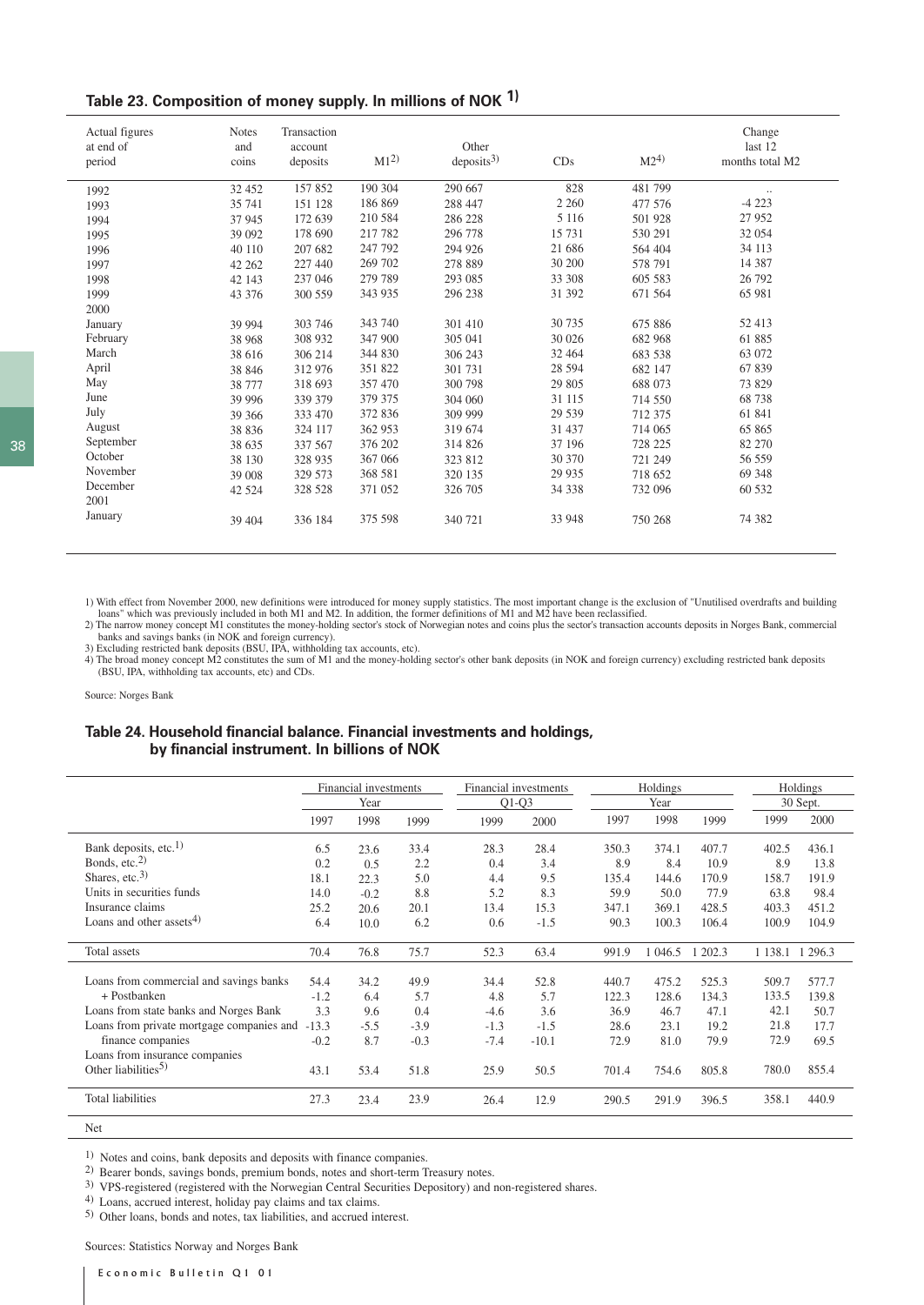# **Table 25. Money market liquidity. Liquidity effect from 1 January to end period. In millions of NOK**

|                                                           |          | $1/1 - 31/12$ |           | $1/1 - 28/2$ |  |
|-----------------------------------------------------------|----------|---------------|-----------|--------------|--|
| Supply+/withdrawal-                                       | 1999     | 2000          | 2000      | 2001         |  |
| Central govt. and other public accounts                   |          |               |           |              |  |
| (excl. paper issued by state lending inst. and govt.)     | 4 8 7 0  | $-50855$      | 5 8 6 9   | 3 5 7 8      |  |
| Paper issued by state lending inst. and govt.             | $-2702$  | $-11$ 103     | $-7270$   | $-8126$      |  |
| Purchase of foreign exchange for Gov't Petroleum Fund     | 11 321   | 53 010        | 5 5 8 0   | 15 310       |  |
| Other foreign exchange transactions                       | $-88$    | 368           | $\Omega$  | 30           |  |
| Holdings of banknotes and coins <sup>1)</sup> (estimate)  | $-1800$  | 775           | 5 1 4 0   | 4581         |  |
| Norges Bank's other transactions <sup>1)</sup> (estimate) | $\cdots$ | $\cdots$      | $\cdots$  | $\cdots$     |  |
| Overnight loans                                           | $-110$   | 245           | 319       | $-64$        |  |
| Fixed-rate loans                                          | 13 499   | $-4425$       | $-255576$ | C            |  |
| Other central bank financing                              | 648      | 340           | $-7795$   | $-29286$     |  |
| Total reserves                                            | 25 638   | $-11645$      | $-23733$  | $-13977$     |  |
| Of which:                                                 |          |               |           |              |  |
| Sight deposits with Norges Bank                           | 25 638   | $-11645$      | $-23733$  | $-13977$     |  |
| Short-term Treasury notes                                 | $\theta$ | $\bigcap$     | $\Omega$  | $\Omega$     |  |
| Other reserves (estimate)                                 | $\Omega$ | $\Omega$      | $\Omega$  | $\theta$     |  |

<sup>1)</sup> The figures are based mainly on Norges Bank's accounts. Discrepancies may arise between the bank's own statements and banking statistics due to different accruals.

Source: Norges Bank

# Interest rate statistics

# **Table 26. Nominal interest rates for NOK. Average. Per cent per annum**

|           | <b>NIDR</b> | 1-month<br><b>NIBOR</b> | <b>NIDR</b> | 3-month<br><b>NIBOR</b> |     | 12-month<br>NIDR NIBOR | Interest rate on<br>banks' over-<br>night loans in<br>Norges Bank | Interest rate on<br>banks' sight<br>deposits with<br>Norges Bank |
|-----------|-------------|-------------------------|-------------|-------------------------|-----|------------------------|-------------------------------------------------------------------|------------------------------------------------------------------|
| 2000      |             |                         |             |                         |     |                        |                                                                   |                                                                  |
| February  | 5.9         | 5.8                     | 6.1         | 5.9                     | 6.4 | 6.3                    | 7.5                                                               | 5.5                                                              |
| March     | 6.0         | 5.9                     | 6.2         | 6.0                     | 6.6 | 6.5                    | 7.5                                                               | 5.5                                                              |
| April     | 6.2         | 6.1                     | 6.4         | 6.2                     | 6.8 | 6.7                    | 7.6                                                               | 5.6                                                              |
| May       | 6.4         | 6.3                     | 6.7         | 6.5                     | 7.1 | 7.0                    | 7.8                                                               | 5.8                                                              |
| June      | 6.7         | 6.5                     | 6.9         | 6.7                     | 7.3 | 7.2                    | 8.1                                                               | 6.1                                                              |
| July      | 6.7         | 6.6                     | 7.1         | 6.9                     | 7.6 | 7.5                    | 8.3                                                               | 6.3                                                              |
| August    | 7.0         | 6.9                     | 7.3         | 7.1                     | 7.6 | 7.5                    | 8.6                                                               | 6.6                                                              |
| September | 7.3         | 7.1                     | 7.5         | 7.3                     | 7.8 | 7.7                    | 8.8                                                               | 6.8                                                              |
| October   | 7.5         | 7.4                     | 7.7         | 7.5                     | 7.9 | 7.8                    | 9.0                                                               | 7.0                                                              |
| November  | 7.4         | 7.3                     | 7.6         | 7.4                     | 7.7 | 7.5                    | 9.0                                                               | 7.0                                                              |
| December  | 7.6         | 7.5                     | 7.6         | 7.4                     | 7.5 | 7.3                    | 9.0                                                               | 7.0                                                              |
| 2001      |             |                         |             |                         |     |                        |                                                                   |                                                                  |
| January   | 7.5         | 7.4                     | 7.6         | 7.4                     | 7.4 | 7.2                    | 9.0                                                               | 7.0                                                              |
| February  | 7.4         | 7.2                     | 7.5         | 7.3                     | 7.4 | 7.2                    | 9.0                                                               | 7.0                                                              |

Note: NIDR = Norwegian Interbank Deposit Rate, a pure krone interest rate

NIBOR = Norwegian Interbank Offered Rate, constructed on the basis of currency swaps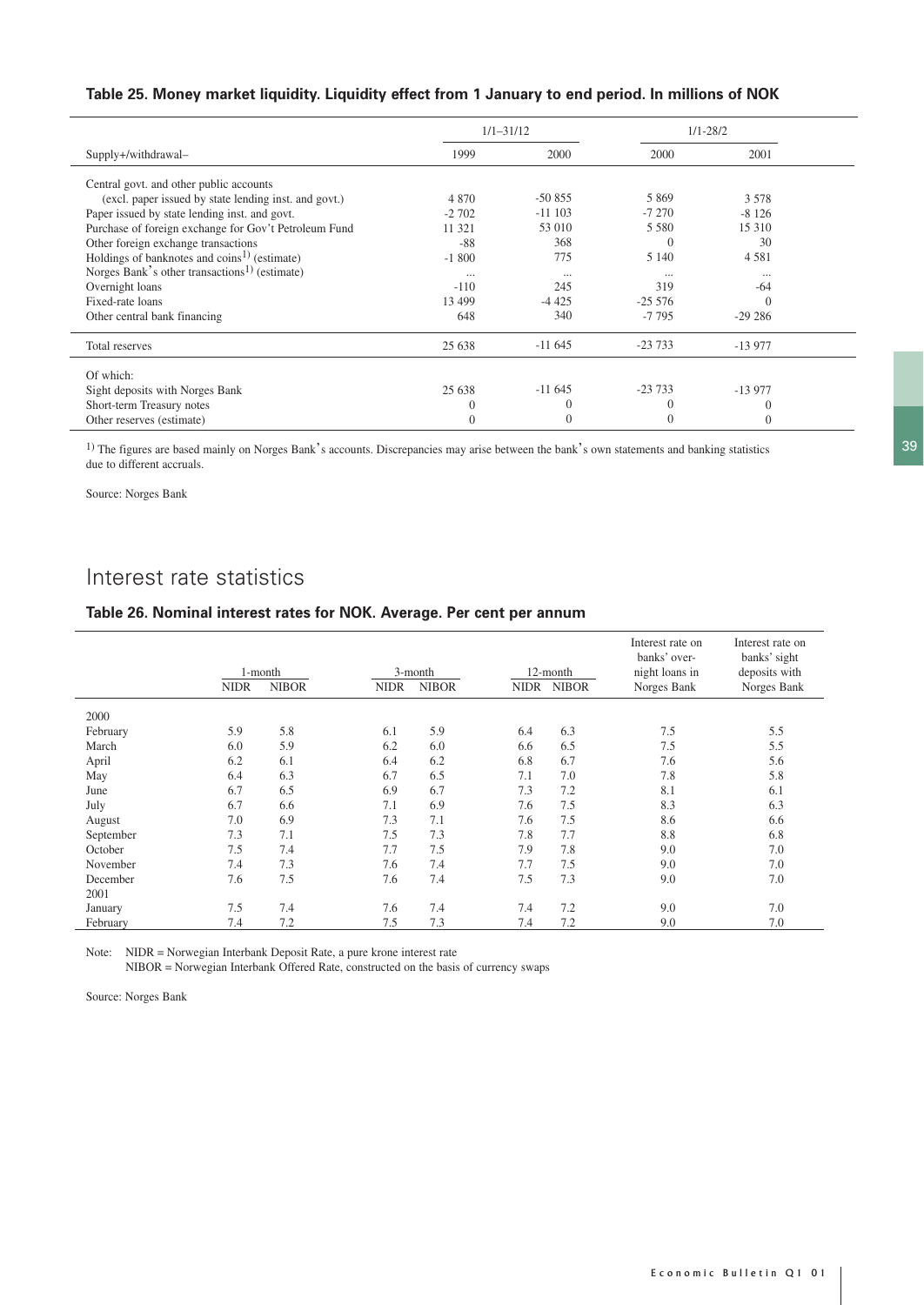# **Table 27. Short-term interest rates 1) for key currencies in the Euro-market. Per cent per annum**

|           |               |            |            |            |            |            |            |            |             | Interest rate differential |          |
|-----------|---------------|------------|------------|------------|------------|------------|------------|------------|-------------|----------------------------|----------|
|           | <b>DEM</b>    | <b>DKK</b> | <b>FIM</b> | <b>FRF</b> | <b>GBP</b> | <b>JPY</b> | <b>SEK</b> | <b>USD</b> | <b>EURO</b> | NOK/EURO                   | NOK/DEM  |
| 2000      |               |            |            |            |            |            |            |            |             |                            |          |
| February  | $\cdot \cdot$ | 3.9        | $\ddotsc$  | $\ddotsc$  | 6.1        | 0.1        | 4.0        | 6.1        | 3.5         | 2.3                        |          |
| March     | $\cdot \cdot$ | 4.1        | $\ldots$   |            | 6.2        | 0.1        | 4.1        | 6.2        | 3.7         | 2.1                        | $\cdots$ |
| April     | $\cdot \cdot$ | 4.3        | $\ddotsc$  | $\ddotsc$  | 6.2        | 0.1        | 4.1        | 6.3        | 3.9         | 2.2                        |          |
| May       | $\cdot \cdot$ | 4.6        | $\ddotsc$  | $\ddotsc$  | 6.2        | 0.1        | 4.0        | 6.7        | 4.3         | 2.1                        |          |
| June      |               | 5.1        | $\ddotsc$  | $\ddotsc$  | 6.1        | 0.1        | 4.0        | 6.8        | 4.5         | 2.1                        | $\cdots$ |
| July      | $\cdot \cdot$ | 5.7        | $\ddotsc$  | $\ddotsc$  | 6.1        | 0.2        | 4.1        | 6.7        | 4.6         | 2.2                        | $\cdots$ |
| August    | $\cdot \cdot$ | 5.6        | $\ddotsc$  | $\ddotsc$  | 6.1        | 0.3        | 4.1        | 6.7        | 4.8         | 2.2                        |          |
| September | $\cdot \cdot$ | 6.0        | $\ddotsc$  | $\ddotsc$  | 6.1        | 0.4        | 4.0        | 6.6        | 4.8         | 2.4                        |          |
| October   | $\cdot \cdot$ | 5.5        | $\cdots$   | $\ddotsc$  | 6.1        | 0.5        | 4.0        | 6.7        | 5.0         | 2.4                        | $\cdots$ |
| November  | $\cdot$ .     | 5.4        | $\ddotsc$  | $\ddotsc$  | 6.0        | 0.6        | 3.9        | 6.7        | 5.1         | 2.3                        |          |
| December  |               | 5.3        | $\cdots$   |            | 5.9        | 0.6        | 4.1        | 6.5        | 4.9         | 2.4                        |          |
| 2001      |               |            |            |            |            |            |            |            |             |                            |          |
| January   | $\cdot \cdot$ | 5.3        | $\ddotsc$  |            | 5.7        | 0.5        | 4.1        | 5.7        | 4.7         | 2.6                        | $\cdots$ |
| February  | $\cdot \cdot$ | 5.2        | $\ddotsc$  | $\ddotsc$  | 5.7        | 0.4        | 4.0        | 5.3        | 4.7         | 2.5                        |          |

1) Three-month rates, monthly average of daily quotations.

Sources: OECD and Norges Bank

# **Table 28. Yields on Norwegian bonds1). Per cent per annum**

|           | $3 - year$ |         |       | 5-year  |       | $10$ -year |  |
|-----------|------------|---------|-------|---------|-------|------------|--|
|           | Govt.      | Private | Govt. | Private | Govt. | Private    |  |
| 2000      |            |         |       |         |       |            |  |
| February  | 6.2        | 6.8     | 6.2   | 6.9     | 6.3   | 7.1        |  |
| March     | 6.3        | 6.9     | 6.2   | 7.0     | 6.1   | 7.1        |  |
| April     | 6.4        | 7.1     | 6.2   | 7.1     | 6.1   | 7.1        |  |
| May       | 6.6        | 7.3     | 6.4   | 7.3     | 6.2   | 7.3        |  |
| June      | 6.6        | 7.4     | 6.3   | 7.3     | 6.1   | 7.2        |  |
| July      | 6.9        | 7.5     | 6.5   | 7.5     | 6.2   | 7.3        |  |
| August    | 6.9        | 7.4     | 6.5   | 7.4     | 6.2   | 7.2        |  |
| September | 7.1        | 7.7     | 6.7   | 7.7     | 6.3   | 7.4        |  |
| October   | 7.0        | 7.7     | 6.6   | 7.7     | 6.4   | 7.5        |  |
| November  | 6.7        | 7.4     | 6.4   | 7.5     | 6.2   | 7.3        |  |
| December  | 6.4        | 6.9     | 6.1   | 7.0     | 6.0   | 7.0        |  |
| 2001      |            |         |       |         |       |            |  |
| January   | 6.4        | 6.9     | 6.1   | 6.9     | 5.9   | 6.9        |  |
| February  | 6.4        | 7.0     | 6.2   | 6.9     | 6.0   | 7.0        |  |

<sup>1)</sup> Whole-year interest rate paid in arrears. monthly average. As of 1 January 1993 based on interest rate on representative bonds weighted by residual maturity. Source: Norges Bank

### **Table 29. Yields on government bonds1) in key currencies. Per cent per annum**

|           |            |            |            |            |            |            |            |            |                      | Interest rate differential |                        |
|-----------|------------|------------|------------|------------|------------|------------|------------|------------|----------------------|----------------------------|------------------------|
|           | <b>DEM</b> | <b>DKK</b> | <b>FIM</b> | <b>FFR</b> | <b>GBP</b> | <b>JPY</b> | <b>SEK</b> | <b>USD</b> | <b>ECU</b>           | NOK/ECU <sup>2</sup>       | NOK/DEM <sup>3</sup> ) |
| 2000      |            |            |            |            |            |            |            |            |                      |                            |                        |
| February  | 5.6        | 5.9        | 5.8        | 5.6        | 5.6        | 1.8        | 6.0        | 6.4        |                      | $\ddotsc$                  | 0.7                    |
| March     | 5.4        | 5.7        | 5.6        | 5.5        | 5.3        | 1.8        | 5.6        | 6.3        | $\ddotsc$            | $\ddotsc$                  | 0.7                    |
| April     | 5.3        | 5.7        | 5.5        | 5.3        | 5.2        | 1.7        | 5.5        | 6.1        | $\ddot{\phantom{a}}$ | $\ddotsc$                  | 0.8                    |
| May       | 5.4        | 5.9        | 5.6        | 5.5        | 5.3        | 1.7        | 5.4        | 6.4        |                      | $\cdot \cdot$              | 0.8                    |
| June      | 5.2        | 5.8        | 5.5        | 5.3        | 5.2        | 1.7        | 5.2        | 6.2        |                      |                            | 0.9                    |
| July      | 5.3        | 5.9        | 5.5        | 5.4        | 5.2        | 1.7        | 5.4        | 6.1        | $\ddotsc$            | $\cdot \cdot$              | 0.9                    |
| August    | 5.3        | 5.7        | 5.5        | 5.4        | 5.3        | 1.8        | 5.4        | 5.9        |                      | $\ddotsc$                  | 0.9                    |
| September | 5.3        | 5.7        | 5.6        | 5.4        | 5.3        | 1.9        | 5.3        | 6.0        | $\ddotsc$            | $\ddotsc$                  | 1.0                    |
| October   | 5.3        | 5.7        | 5.5        | 5.4        | 5.2        | 1.8        | 5.3        | 6.0        |                      | $\ddotsc$                  | 1.1                    |
| November  | 5.2        | 5.6        | 5.5        | 5.3        | 5.1        | 1.8        | 5.2        | 5.9        | $\ddot{\phantom{a}}$ | $\ddotsc$                  | 1.0                    |
| December  | 5.0        | 5.3        | 5.2        | 5.1        | 4.9        | 1.6        | 5.0        | 5.6        |                      | $\cdot \cdot$              | 1.0                    |
| 2001      |            |            |            |            |            |            |            |            |                      |                            |                        |
| January   | 4.9        | 5.2        | 5.1        | 4.9        | 4.9        | 1.5        | 5.0        | 5.7        |                      | $\cdot \cdot$              | 1.1                    |
| February  | 4.9        | 5.1        | 5.1        | 4.9        | 4.9        | 1.4        | 4.7        | 5.6        |                      | $\ddotsc$                  | 1.1                    |

1) Government bonds with 10 years to maturity. Monthly average of daily quotations.

2) Differential between the yield on Norwegian government bonds with 10 years to maturity and the rate on ECU-denominated government bonds with 10 years to maturity.

3) Differential between yields on Norwegian and German government bonds with 10 years to maturity.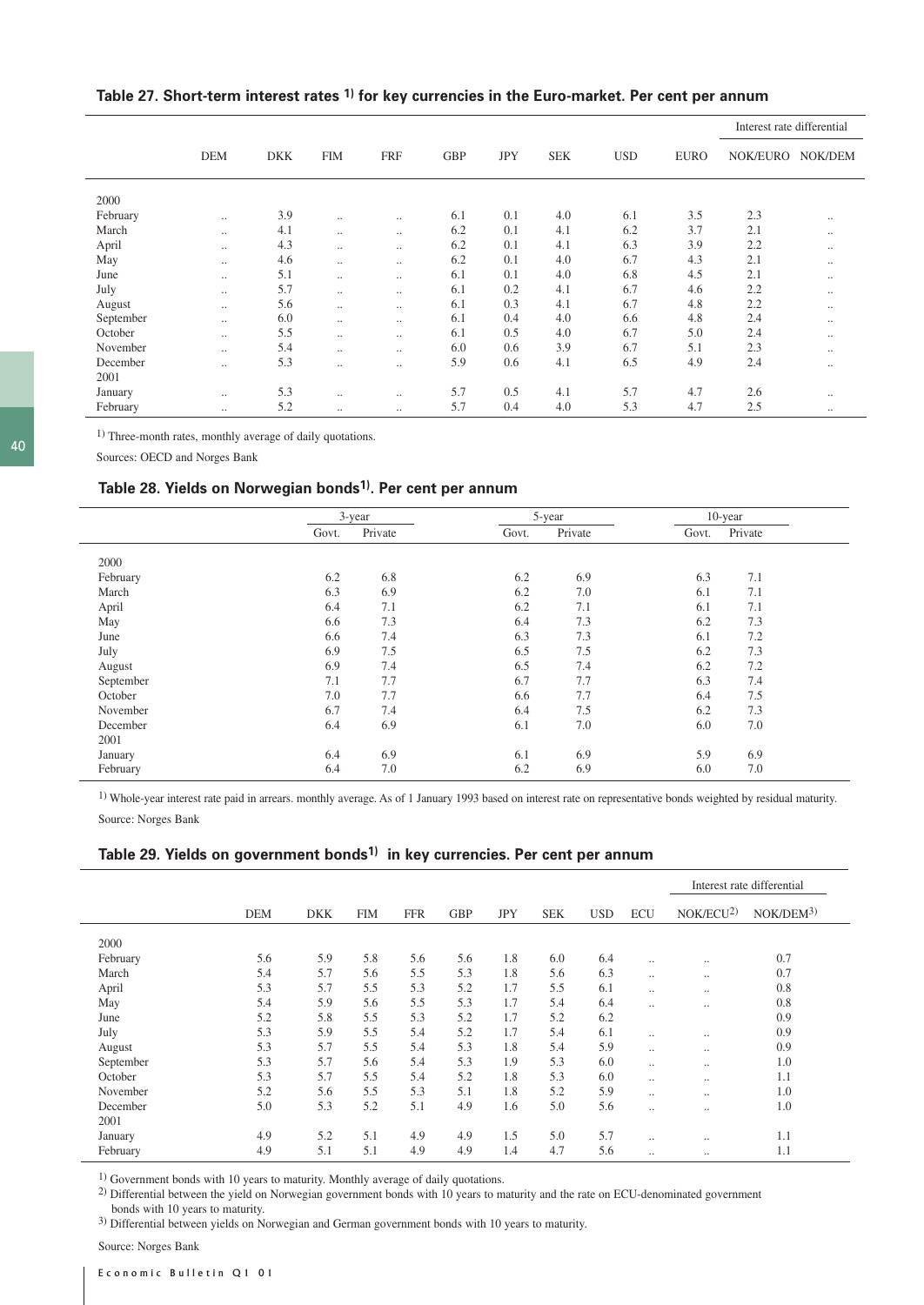|                     |                                  |                 | All loans      |                | Loans, excl. non-accrual loans <sup>1)</sup> |                 |                |                |  |
|---------------------|----------------------------------|-----------------|----------------|----------------|----------------------------------------------|-----------------|----------------|----------------|--|
|                     | Credit lines                     | Repayment loans |                | Total<br>loans | Credit lines                                 | Repayment loans |                | Total<br>loans |  |
|                     | Overdrafts and<br>building loans | Housing loans   | Other<br>loans |                | Overdrafts and<br>building loans             | Housing loans   | Other<br>loans |                |  |
| O <sub>4</sub> 1999 |                                  |                 |                |                |                                              |                 |                |                |  |
| Commercial banks    | 9.39                             | 7.07            | 7.40           | 7.44           | 9.46                                         | 7.09            | 7.50           | 7.48           |  |
| Savings banks       | 10.61                            | 7.18            | 8.00           | 7.71           | 10.73                                        | 7.19            | 8.04           | 7.73           |  |
| All banks           | 9.92                             | 7.13            | 7.68           | 7.57           | 10.01                                        | 7.14            | 7.75           | 7.61           |  |
| Q1 2000             |                                  |                 |                |                |                                              |                 |                |                |  |
| Commercial banks    | 9.37                             | 7.02            | 7.33           | 7.39           | 9.45                                         | 7.03            | 7.41           | 7.43           |  |
| Savings banks       | 10.54                            | 7.13            | 7.94           | 7.65           | 10.66                                        | 7.14            | 7.97           | 7.67           |  |
| All banks           | 9.86                             | 7.08            | 7.61           | 7.52           | 9.96                                         | 7.09            | 7.67           | 7.55           |  |
| Q2 2000             |                                  |                 |                |                |                                              |                 |                |                |  |
| Commercial banks    | 9.49                             | 7.21            | 7.68           | 7.65           | 9.59                                         | 7.22            | 7.74           | 7.68           |  |
| Savings banks       | 10.94                            | 7.49            | 8.30           | 8.00           | 11.06                                        | 7.49            | 8.33           | 8.02           |  |
| All banks           | 10.08                            | 7.36            | 7.96           | 7.83           | 10.20                                        | 7.37            | 8.01           | 7.85           |  |
| O3 2000             |                                  |                 |                |                |                                              |                 |                |                |  |
| Commercial banks    | 10.08                            | 7.95            | 8.32           | 8.34           | 10.18                                        | 7.96            | 8.37           | 8.38           |  |
| Savings banks       | 11.30                            | 8.22            | 8.99           | 8.70           | 11.44                                        | 8.22            | 9.03           | 8.72           |  |
| All banks           | 10.58                            | 8.10            | 8.62           | 8.52           | 10.70                                        | 8.10            | 8.67           | 8.55           |  |
| O <sub>4</sub> 2000 |                                  |                 |                |                |                                              |                 |                |                |  |
| Commercial banks    | 10.71                            | 8.36            | 8.57           | 8.72           | 10.80                                        | 8.37            | 8.64           | 8.75           |  |
| Savings banks       | 11.77                            | 8.60            | 9.30           | 9.06           | 11.96                                        | 8.61            | 9.37           | 9.09           |  |
| All banks           | 11.16                            | 8.50            | 8.90           | 8.89           | 11.28                                        | 8.51            | 8.97           | 8.93           |  |

# **Table 30. Commercial and savings banks. Average interest rates and commissions on utilised loans in NOK to the private and municipal sector at end of quarter. Per cent per annum**

1) Non-accrual loans in which interest accruals, commisions and charges have been suspended.

Source: Norges Bank

### **Table 31. Commercial and savings banks. Average interest rates on deposits in NOK from the private and municipal sector at end of quarter. Per cent per annum**

|                  | Ordinary | Special | Total    | Sight    | Time     |
|------------------|----------|---------|----------|----------|----------|
|                  | terms    | terms   | deposits | deposits | deposits |
|                  |          |         |          |          |          |
| Q4 1999          |          |         |          |          |          |
| Commercial banks | 4.18     | 5.54    | 4.47     | 4.14     | 5.46     |
| Savings banks    | 4.06     | 5.50    | 4.39     | 3.95     | 5.34     |
| All banks        | 4.12     | 5.52    | 4.43     | 4.05     | 5.38     |
| Q1 2000          |          |         |          |          |          |
| Commercial banks | 4.21     | 5.41    | 4.48     | 4.16     | 5.36     |
| Savings banks    | 4.06     | 5.47    | 4.37     | 3.94     | 5.30     |
| All banks        | 4.14     | 5.45    | 4.43     | 4.06     | 5.32     |
| Q2 2000          |          |         |          |          |          |
| Commercial banks | 4.38     | 5.88    | 4.66     | 4.34     | 5.77     |
| Savings banks    | 4.24     | 5.84    | 4.59     | 4.13     | 5.63     |
| All banks        | 4.32     | 5.85    | 4.62     | 4.24     | 5.67     |
| Q3 2000          |          |         |          |          |          |
| Commercial banks | 5.14     | 6.66    | 5.46     | 5.09     | 6.54     |
| Savings banks    | 4.96     | 6.53    | 5.32     | 4.85     | 6.30     |
| All banks        | 5.05     | 6.57    | 5.39     | 4.98     | 6.38     |
| Q4 2000          |          |         |          |          |          |
| Commercial banks | 5.58     | 6.91    | 5.83     | 5.53     | 6.84     |
| Savings banks    | 5.45     | 6.91    | 5.78     | 5.34     | 6.67     |
| All banks        | 5.52     | 6.91    | 5.81     | 5.44     | 6.73     |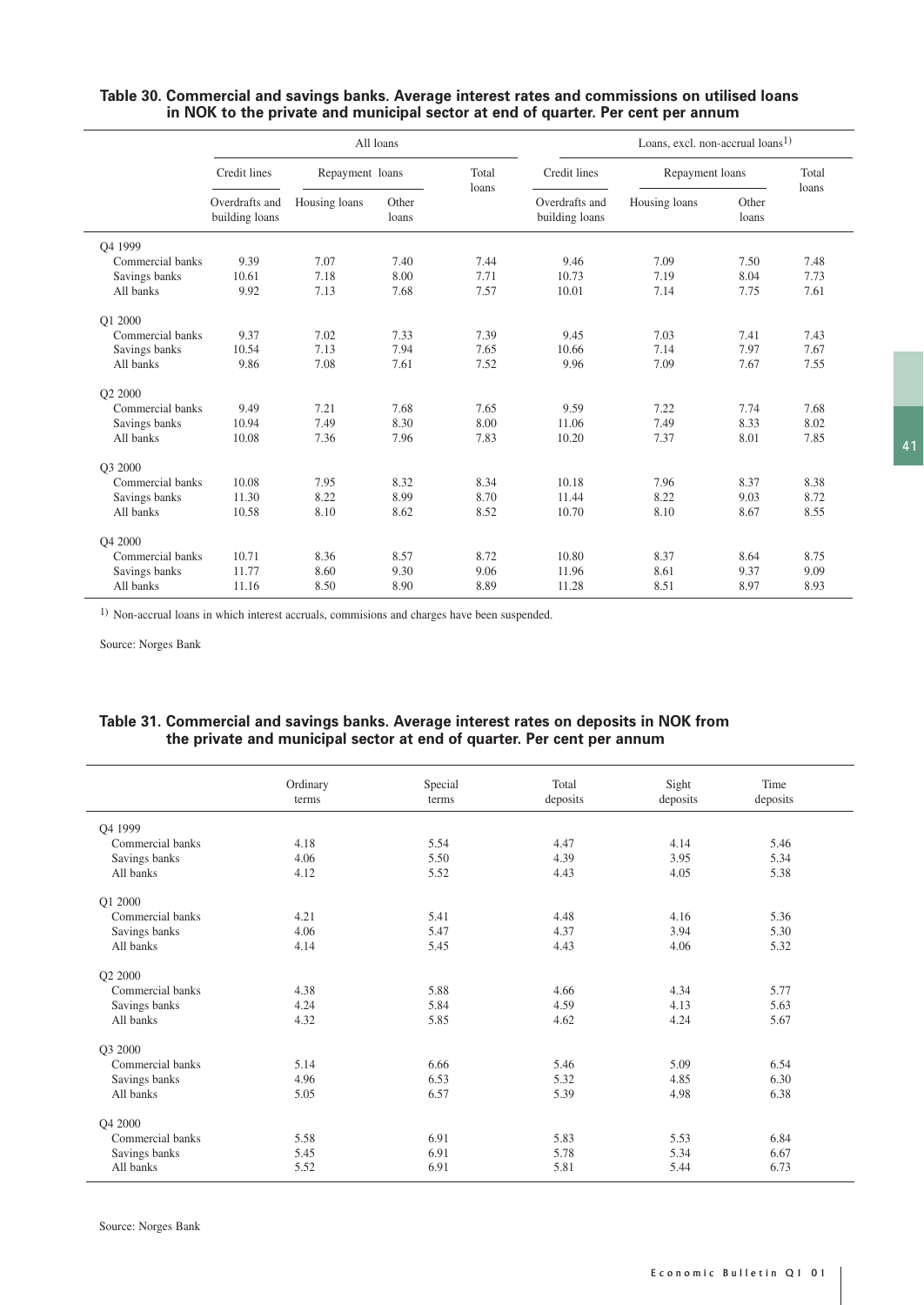|         | Housing<br>loans | Other<br>loans | Total<br>loans |
|---------|------------------|----------------|----------------|
| Q4 1999 | 6.9              | 6.3            | 6.6            |
| Q1 2000 | 6.9              | 6.3            | 6.6            |
| $Q2$ =  | 7.0              | 6.5            | 6.8            |
| $Q3$ "  | 8.0              | 6.8            | 7.4            |
| $Q4$ "  | 8.1              | 7.0            | 7.6            |

### **Table 32. Life insurance companies. Average interest rates by type of loan at end of quarter. Per cent per annum**

Source: Norges Bank

#### **Table 33. Mortgage companies. Average interest rates. incl. commissions on loans to private sector at end of quarter. Per cent per annum**

|                      | Housing<br>loans | Loans to<br>private enterprises | Total<br>loans |
|----------------------|------------------|---------------------------------|----------------|
| Q4 1999              | 6.8              | 7.0                             | 6.8            |
| Q1 2000              | 6.8              | 6.9                             | 6.5            |
| Q2<br>$\blacksquare$ | 7.0              | 7.2                             | 6.7            |
| Q3<br>$\blacksquare$ | 7.4              | 7.6                             | 7.1            |
| Q4<br>$\blacksquare$ | 7.5              | 7.7                             | 7.2            |

Source: Norges Bank

42

# Profit/loss and capital adequacy data

# **Table 34. Profit/loss and capital adequacy: commercial banks1). Percentage of average total assets**

|                                                   | 1998 | 19993) | 2000 |  |
|---------------------------------------------------|------|--------|------|--|
| Interest income                                   | 6.5  | 7.2    | 7.4  |  |
| Interest expenses                                 | 4.5  | 5.2    | 5.5  |  |
| Net interest income                               | 2.0  | 2.0    | 1.8  |  |
| Total other operating income                      | 1.0  | 1.2    | 1.2  |  |
| Other operating expenses                          | 2.2  | 2.0    | 1.9  |  |
| Operating profit before losses                    | 0.8  | 1.2    | 1.1  |  |
| Recorded losses on loans and guarantees           | 0.1  | 0.0    | 0.1  |  |
| Ordinary operating profit before taxes            | 0.7  | 1.2    | 1.0  |  |
| Capital adequacy ratio <sup>2)</sup><br>Of which: | 10.9 | 10.9   | 11.0 |  |
| Core capital                                      | 8.0  | 8.0    | 7.8  |  |

1) Parent banks (excluding branches abroad) including Postbanken and foreign-owned branches. Excluding Gjensidige Bank from 1 January 1999.

2) As a percentage of the basis of measurement for capital adequacy.

3) New accounting rules from 1 January 1999.

Source: Norges Bank

# **Table 35. Profit/loss and capital adequacy: savings banks1). Percentage of average total assets**

|                                                   | 1998 | 19993) | 2000 |  |
|---------------------------------------------------|------|--------|------|--|
| Interest income                                   | 6.9  | 7.7    | 7.5  |  |
| Interest expenses                                 | 4.0  | 4.8    | 4.9  |  |
| Net interest income                               | 2.9  | 2.9    | 2.7  |  |
| Total other operating income                      | 0.7  | 1.0    | 0.7  |  |
| Other operating expenses                          | 2.2  | 2.1    | 2.0  |  |
| Operating profit before losses                    | 1.4  | 1.7    | 1.4  |  |
| Recorded losses on loans and guarantees           | 0.2  | 0.2    | 0.2  |  |
| Ordinary operating profit before taxes            | 1.2  | 1.6    | 1.7  |  |
| Capital adequacy ratio <sup>2)</sup><br>Of which: | 14.3 | 13.6   | 13.9 |  |
| Core capital                                      | 11.7 | 11.2   | 10.7 |  |

1) Including Gjensidige Bank from 1 January 1999.

2) As a percentage of the basis of measurement for capital adequacy.

3) New accounting rules from 1 January 1999.

Source: Norges Bank

Economic Bulletin Q1 01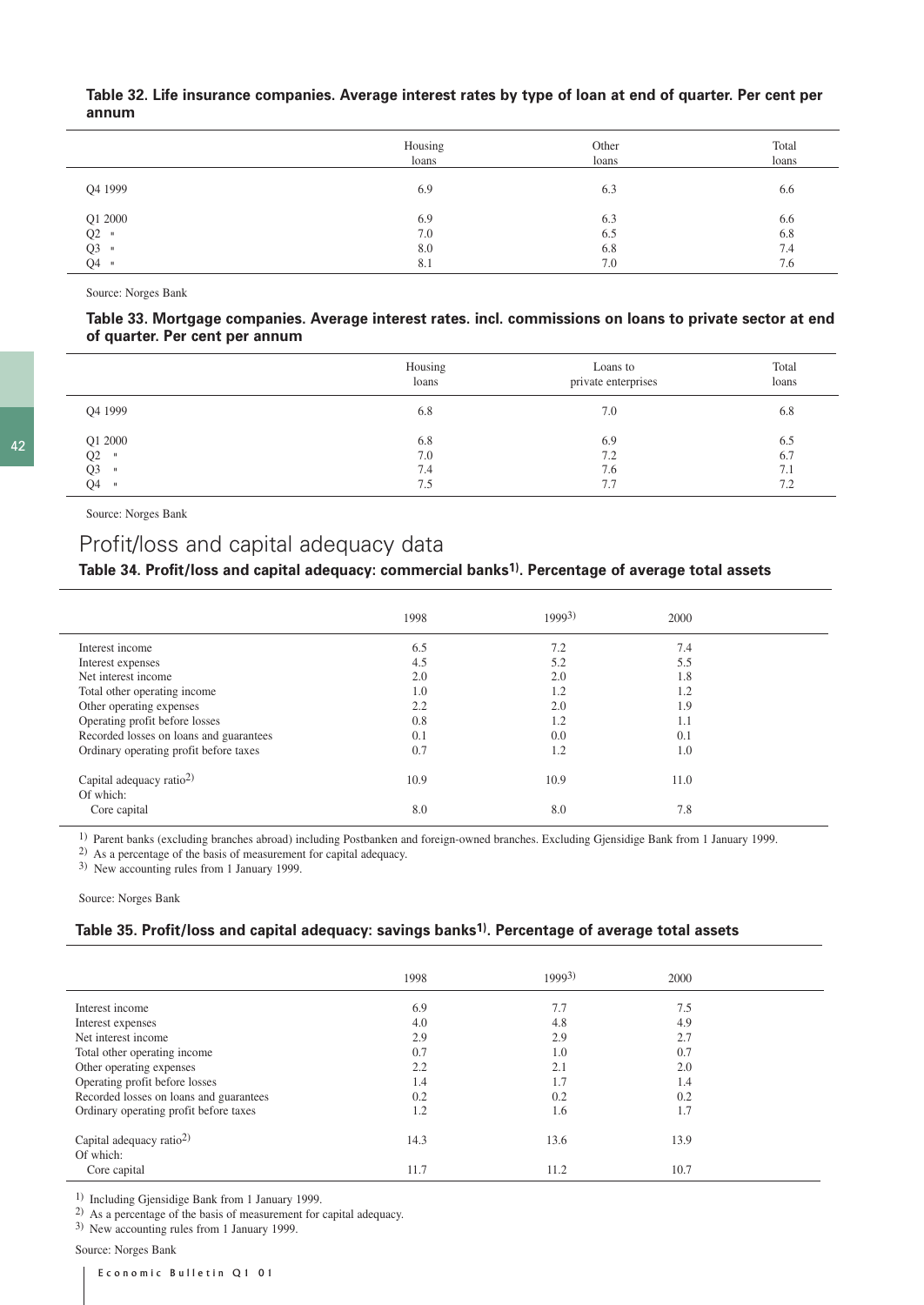## **Table 36. Profit/loss and capital adequacy: finance companies1). Percentage of average total assets**

|                                                   | 1998 | $1999^{3}$ | 2000 |  |
|---------------------------------------------------|------|------------|------|--|
| Net interest income                               | 4.9  | 5.4        | 5.0  |  |
| Total other operating income                      | 2.7  | 2.6        | 2.3  |  |
| Other operating expenses                          | 4.7  | 5.0        | 4.7  |  |
| Operating profit before losses                    | 2.9  | 2.9        | 2.5  |  |
| Recorded losses on loans and guarantees           | 0.4  | 0.6        | 0.5  |  |
| Ordinary operating profit before taxes            | 2.6  | 2.4        | 2.1  |  |
| Capital adequacy ratio <sup>2)</sup><br>Of which: | 13.7 | 12.1       | 12.4 |  |
| Core capital                                      | 12.3 | 11.0       | 11.0 |  |

1) Norwegian parent and foreign-owned branches.

2) As a percentage of the basis of measurement for capital adequacy.

3) New accounting rules from 1 January 1999.

Source: Norges Bank

## **Table 37. Profit/loss and capital adequacy: mortgage companies1). Percentage of average total assets**

|                                             | 1998   | 19993) | 2000 <sup>4</sup> |  |
|---------------------------------------------|--------|--------|-------------------|--|
| Interest income                             | 6.4    | 6.3    | 6.9               |  |
| Interest expenses                           | 5.7    | 5.5    | 6.2               |  |
| Net interest income                         | 0.7    | 0.8    | 0.7               |  |
| Total other operating income                | $-0.0$ | 0.1    | 0.0               |  |
| Other operating expenses                    | 0.2    | 0.2    | 0.2               |  |
| Operating profit before losses              | 0.5    | 0.7    | 0.6               |  |
| Recorded losses on loans and guarantees     | $-0.0$ | 0.0    | $-0.0$            |  |
| Ordinary operating income before taxes      | 0.5    | 0.8    | 0.6               |  |
| Capital adequacy <sup>2)</sup><br>Of which: | 16.0   | 16.4   | 16.4              |  |
| Core capital                                | 12.8   | 13.4   | 13.0              |  |

1) All Norwegian parent companies.

2) As a percentage of the basis of measurement for capital adequacy.

3) New accounting rules from 1 January 1999.

4) Kommunalbanken reports as a mortgage company with effect from the first quarter of 2000.

Source: Norges Bank

# Exchange rates

#### **Table 38. The international value of the krone and exchange rates against selected currencies. Monthly average of representative market rates**

|           | Trade-weighted<br>krone<br>exchange rate <sup>1)</sup> | <b>EURO</b> | 100<br><b>DEM</b> | 100<br>DKK | 100<br><b>FIM</b> | 100<br><b>FRF</b> | <b>GBP</b> | 100<br><b>JPY</b> | 100<br><b>SEK</b> | <b>USD</b> |
|-----------|--------------------------------------------------------|-------------|-------------------|------------|-------------------|-------------------|------------|-------------------|-------------------|------------|
|           |                                                        |             |                   |            |                   |                   |            |                   |                   |            |
| 2000      |                                                        |             |                   |            |                   |                   |            |                   |                   |            |
| February  | 106.25                                                 | 8.0991      | 414.10            | 108.78     | 136.22            | 123.47            | 13.177     | 7.5258            | 95.16             | 8.2361     |
| March     | 107.32                                                 | 8.1110      | 414.71            | 108.91     | 136.42            | 123.65            | 13.284     | 7.9077            | 96.70             | 8.4111     |
| April     | 108.80                                                 | 8.1538      | 416.90            | 109.44     | 137.14            | 124.30            | 13.630     | 8.1538            | 98.62             | 8.6018     |
| May       | 109.96                                                 | 8.2015      | 419.34            | 109.99     | 137.94            | 125.03            | 13.638     | 8.3616            | 99.49             | 9.0471     |
| June      | 109.04                                                 | 8.2426      | 421.43            | 110.49     | 138.63            | 125.66            | 13.095     | 8.1912            | 99.12             | 8.6788     |
| July      | 108.19                                                 | 8.1763      | 418.05            | 109.62     | 137.51            | 124.65            | 13.124     | 8.0651            | 97.26             | 8.7024     |
| August    | 108.15                                                 | 8.0959      | 413.94            | 108.56     | 136.16            | 123.42            | 13.336     | 8.2837            | 96.48             | 8.9556     |
| September | 107.80                                                 | 8.0266      | 410.40            | 107.56     | 135.00            | 122.37            | 13.208     | 8.6235            | 95.39             | 9.2056     |
| October   | 107.81                                                 | 8.0032      | 409.20            | 107.47     | 134.60            | 122.01            | 13.582     | 8.6321            | 93.88             | 9.3613     |
| November  | 107.10                                                 | 7.9950      | 408.78            | 107.22     | 134.47            | 121.88            | 13.317     | 8.5737            | 92.66             | 9.3369     |
| December  | 107.55                                                 | 8.1334      | 415.86            | 109.06     | 136.79            | 123.99            | 13.260     | 8.0894            | 93.90             | 9.0662     |
| 2001      |                                                        |             |                   |            |                   |                   |            |                   |                   |            |
| January   | 106.81                                                 | 8.2355      | 421.08            | 110.33     | 138.51            | 125.55            | 12.974     | 7.5176            | 92.48             | 8.7784     |
| February  | 106.75                                                 | 8.2125      | 419.90            | 110.04     | 138.12            | 125.20            | 12.956     | 7.6708            | 91.49             | 8.9117     |

 $1)$  The nominal effective krone exchange rate is calculated on the basis of the NOK exchange rate against the currencies of Norway's 25 main trading partners, calculated as a chained index and trade-weighted using the OECD's weights. The weights, which are updated annually, are calculated on the basis of each country's competitive position in relation to Norwegian manufacturing. The index is set at 100 in 1990. A rising index value denotes a depreciating krone. Further information can be found on Norges Bank's website (www.norges-bank.no).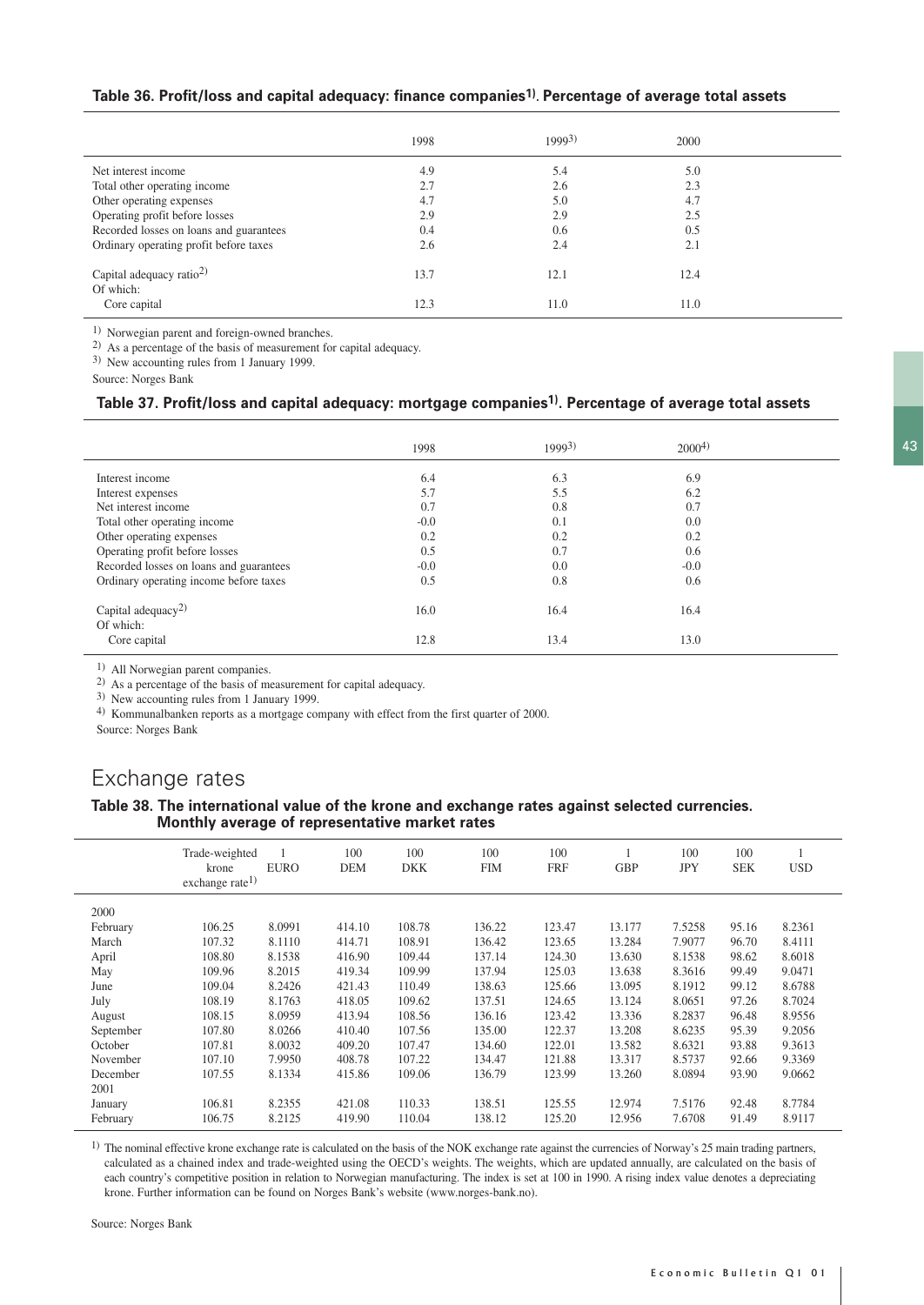# **Table 39. International parities. Monthly average of representative exchange rates**

|           | DEM/USD | DEM/GBP | <b>FRF/DEM</b> | <b>JPY/DEM</b> | JPY/USD |
|-----------|---------|---------|----------------|----------------|---------|
| 2000      |         |         |                |                |         |
| February  | 1.9890  | 3.1822  | 3.354          | 55.036         | 109.45  |
| March     | 2.0282  | 3.2032  | 3.354          | 52.454         | 106.38  |
| April     | 2.0648  | 3.2694  | 3.354          | 51.143         | 105.57  |
| May       | 2.1577  | 3.2529  | 3.354          | 50.155         | 108.21  |
| June      | 2.0594  | 3.1073  | 3.354          | 51.455         | 105.96  |
| July      | 2.0817  | 3.1394  | 3.354          | 51.838         | 107.90  |
| August    | 2.1636  | 3.2219  | 3.354          | 49.983         | 108.12  |
| September | 2.2432  | 3.2185  | 3.354          | 47.604         | 106.76  |
| October   | 2.2880  | 3.3195  | 3.354          | 47.420         | 108.45  |
| November  | 2.2841  | 3.2578  | 3.354          | 47.683         | 108.91  |
| December  | 2.1804  | 3.1888  | 3.354          | 51.444         | 112.10  |
| 2001      |         |         |                |                |         |
| January   | 2.0848  | 3.0811  | 3.354          | 56.024         | 116.78  |
| February  | 2.1223  | 3.0856  | 3.354          | 54.750         | 116.18  |

Source: Norges Bank

# Balance of payments

# **Table 40. Balance of payments. In millions of NOK**

|                                                          |                                          | 1998      | 1999      | 2000      |  |
|----------------------------------------------------------|------------------------------------------|-----------|-----------|-----------|--|
|                                                          |                                          |           |           |           |  |
| Goods balance                                            |                                          | 11 326    | 82 754    | 221 348   |  |
| Service balance                                          |                                          | $-6488$   | $-10995$  | 1 1 5 2   |  |
| Net interest and transfers                               |                                          | $-19123$  | $-24864$  | $-26460$  |  |
|                                                          |                                          |           |           |           |  |
| Current account balance<br>А.                            |                                          | $-14285$  | 46 895    | 196 040   |  |
|                                                          | Of which:                                |           |           |           |  |
|                                                          | Petroleum activities <sup>1)</sup>       | 103 858   | 158 694   | 298 082   |  |
|                                                          | Shipping <sup>1)</sup>                   | 26 836    | 24 26 6   | 33 643    |  |
|                                                          | Other sectors                            | $-144979$ | $-136065$ | $-135685$ |  |
| Net capital transfers<br>В.                              |                                          | $-830$    | $-1,566$  | $-492$    |  |
| Capital outflow excl. Norges Bank <sup>2)</sup><br>C.    |                                          | $-8356$   | $-22204$  | 28 8 35   |  |
|                                                          | Distributed among:                       |           |           |           |  |
|                                                          | Central government sector                | 16 801    | $-6307$   | $-19491$  |  |
|                                                          | Local government sector                  | 171       | 247       | 60        |  |
|                                                          | Commercial and savings banks             | $-13521$  | $-18522$  | $-22126$  |  |
|                                                          | Insurance                                | 11 670    | 14 626    | 17 239    |  |
|                                                          | Other financial institutions             | $-2296$   | 112       | $-9840$   |  |
|                                                          |                                          |           |           |           |  |
|                                                          | Shipping<br>Petroleum activities         | $-4261$   | $-3294$   | $-6383$   |  |
|                                                          |                                          | $-47083$  | $-2306$   | 5 3 2 0   |  |
|                                                          | Other private and state enterprises      | $-172$    | $-3875$   | 24 7 5 2  |  |
|                                                          | Unallocated (incl. errors and omissions) | 30 335    | $-2885$   | 39 304    |  |
| D. Norges Bank's net capital outflow $(A + B - C)$       |                                          | $-6759$   | 67 533    | 166 713   |  |
| E. Valuation changes in Norges Bank's net foreign assets |                                          | 28 8 8 5  | 9788      | 17 152    |  |
| Change in Norges Bank's net foreign assets (D+E)         |                                          | 22 1 26   | 77 321    | 183 865   |  |
|                                                          | Of which: $^{2)}$                        |           |           |           |  |
|                                                          | International reserves                   | $-29323$  | 51 544    | 52 274    |  |
|                                                          | Investment of Government Petroleum Fund  | 54 3 31   |           | 163 849   |  |
|                                                          |                                          |           | 54 633    |           |  |

1) Specified by Norges Bank on the basis of items from the balance of payments.

2) Specifications from Norges Bank's balance sheet.

Sources: Statistics Norway and Norges Bank

 $\overline{a}$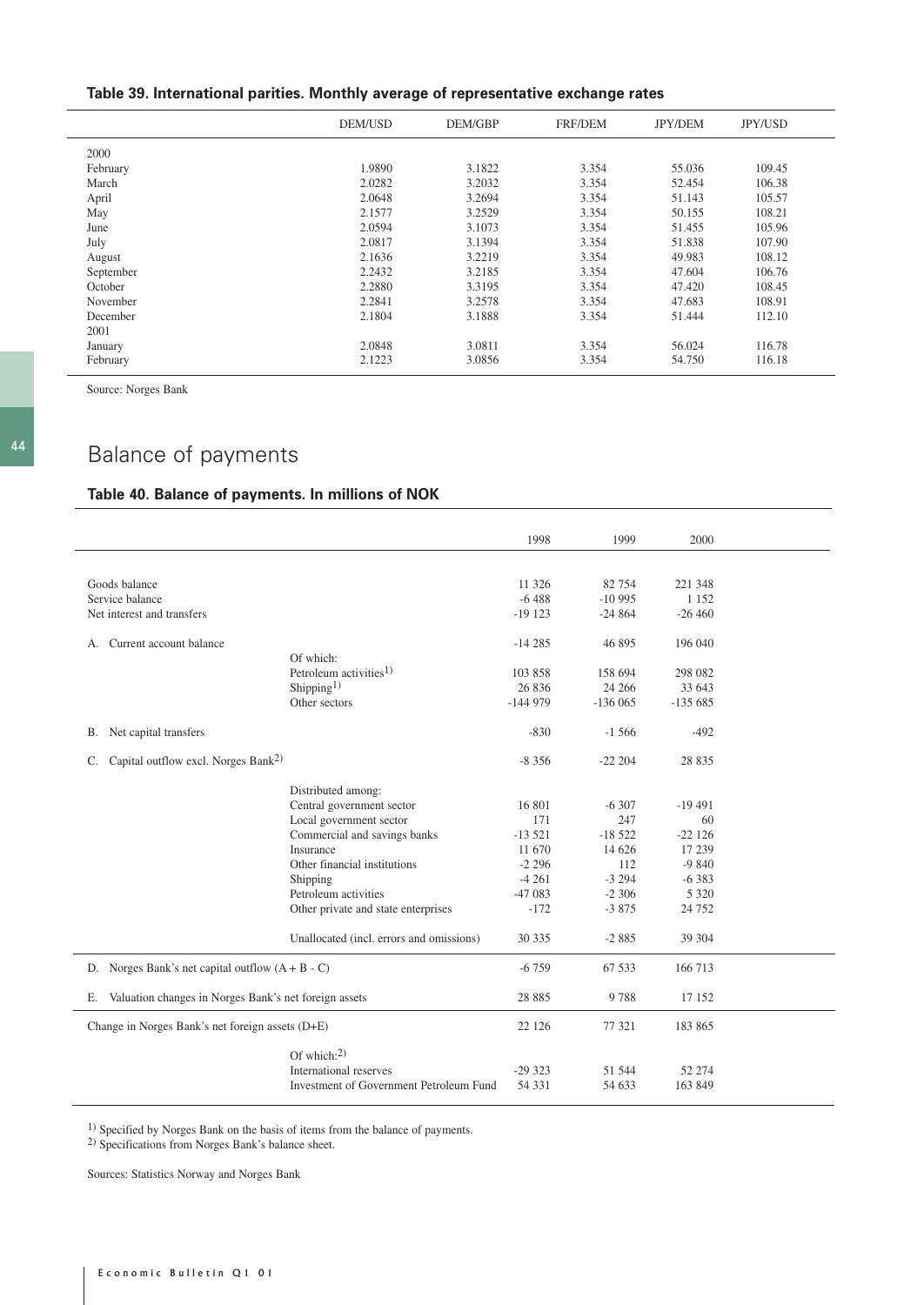### **Table 41. Norway's foreign assets and debt. In billions of NOK**

|                                                      | 31/12/1998 |       |          | 31/12/1999 |       |            | 31/12/2000 |         |          |
|------------------------------------------------------|------------|-------|----------|------------|-------|------------|------------|---------|----------|
|                                                      | Assets     | Debt  | Net      | Assets     | Debt  | <b>Net</b> | Assets     | Debt    | Net      |
| Central government admin. <sup>1)</sup>              | 13.4       | 41.4  | $-28.0$  | 13.0       | 48.1  | $-35.1$    | 12.3       | 67.1    | $-54.8$  |
| Norges Bank <sup>2)</sup>                            | 331.4      | 24.6  | 306.8    | 462.6      | 78.5  | 384.1      | 767.6      | 199.9   | 567.7    |
| State lending institutions                           | 1.1        | 1.4   | $-0.3$   | 1.2        | 0.0   | 1.2        | 1.4        | 0.0     | 1.4      |
| Commercial and savings banks <sup>3)</sup>           | 88.9       | 225.3 | $-136.4$ | 94.7       | 252.0 | $-157.3$   | 131.3      | 318.9   | $-187.6$ |
| Mortgage companies                                   | 26.5       | 59.7  | $-33.2$  | 27.1       | 69.3  | $-42.3$    | 31.1       | 91.9    | $-60.8$  |
| Finance companies                                    | 0.8        | 13.2  | $-12.4$  | 5.3        | 14.3  | $-9.0$     | 8.4        | 16.5    | $-8.1$   |
| Insurance companies                                  | 108.8      | 16.4  | 92.4     | 140.9      | 34.1  | 106.8      | 160.6      | 36.9    | 123.6    |
| Local government                                     | 0.0        | 0.2   | $-0.2$   | 0.0        | 0.0   | 0.1        | 0.1        | 0.0     | 0.1      |
| Municipal enterprises                                | 0.2        | 4.8   | $-4.6$   | 0.2        | 4.9   | $-4.8$     | 0.2        | 5.7     | $-5.5$   |
| State enterprises                                    | 75.5       | 105.6 | $-30.1$  | 91.1       | 113.8 | $-22.8$    | 85.5       | 115.9   | $-30.4$  |
| Other Norwegian sectors                              | 187.4      | 277.4 | $-90.0$  | 218.6      | 329.8 | $-111.2$   | 334.6      | 427.8   | $-93.2$  |
| Undistributed and errors and omissions <sup>4)</sup> | 30.3       | 0.0   | 30.3     | 27.5       | 0.0   | 27.5       | 66.8       | 0.0     | 66.8     |
| All sectors                                          | 865.4      | 770.1 | 95.3     | 082.2      | 944.9 | 137.3      | 599.9      | 1 280.5 | 319.4    |

Note:

Norges Bank calculates the holdings figures on the basis of Statistics Norway's annual census of foreign assets and liabilities and sectoral statistics for financial industries. which are combined with the figures on changes in the form of transactions and valuation changes from the balance of payments and sectoral statistics for insurance and mortgage companies.

1) Also includes foreign holdings of NOK debt instruments issued by central government administration.

2) Norges Bank's equity holdings are estimated at market value and may deviate from Norges Bank's official balance sheet.

Norges Bank's purchases of derivatives are included in the balance of payments. but not in the official balance sheet. and may result in differences. 3) Including Postbanken.

4) Consists of net amounts which could not be sectorised at the time and statistical errors.

For the sake of simplicity. the net amount is recorded under assets.

Sources: Statistics Norway and Norges Bank

# International capital markets

### **Table 42. Changes in banks' international assets. In billions of USD1)**

|                              | 1997    | 1998  | 1999    | 1999  | O3<br>2000 | Outstanding<br>30 Sept. 2000 |  |
|------------------------------|---------|-------|---------|-------|------------|------------------------------|--|
| Total<br>Of which vis-à-vis: | 1 286.2 | 280.1 | 263.5   | 130.1 | 183.6      | 10 124.8                     |  |
| Non-banks                    | 370.6   | 134.1 | 293.2   | 39.9  | 78.6       | 3 3 7 6 .4                   |  |
| Banks (and undistributedt)   | 915.6   | 146.0 | $-29.7$ | 90.3  | 105.0      | 6 748.4                      |  |

1) International assets (external positions) comprise

– cross-border claims in all currencies

– foreign currency loans to residents

– equivalent assets, excluding lending

Source: Bank for International Settlements

### **Table 43. Banks` international claims by currency. Percentage of total international assets**

|                             | December  |           |            |           | O <sub>3</sub> |  |  |
|-----------------------------|-----------|-----------|------------|-----------|----------------|--|--|
|                             | 1997      | 1998      | 1999       | 1999      | 2000           |  |  |
| US dollar (USD)             | 35.1      | 34.3      | 39.5       | 32.7      | 41.3           |  |  |
| Deutsche mark (DEM)         | 10.6      | 11.3      | $\ddotsc$  | $\ldots$  | $\cdot \cdot$  |  |  |
| Swiss franc (CHF)           | 2.6       | 2.6       | 2.4        | 2.6       | 2.2            |  |  |
| Japanese yen (JPY)          | 10.0      | 10.1      | 9.0        | 8.3       | 8.7            |  |  |
| Pound sterling (GBP)        | 4.0       | 4.2       | 4.2        | 4.6       | 4.4            |  |  |
| French franc (FRF)          | 3.3       | 3.5       | $\ddotsc$  | $\ddotsc$ | $\cdot \cdot$  |  |  |
| Italian lire (ITL)          | 3.7       | 4.6       | $\ddotsc$  | $\ddotsc$ | $\cdot \cdot$  |  |  |
| ECU/euro <sup>1</sup>       | 1.0       | 1.4       | 27.7       | 28.9      | 26.9           |  |  |
| Undistributed <sup>2)</sup> | 29.7      | 28.0      | 17.2       | 22.9      | 16.5           |  |  |
| Total in billions of USD    | 9 0 3 6.8 | 9 6 6 5.4 | 9 9 2 5 .5 | 9 8 6 4.8 | 10 124.8       |  |  |

1) From January 1999.

<sup>2)</sup> Including other currencies not shown on the table, and assets in banks in countries other than the home countries of the seven currencies specified.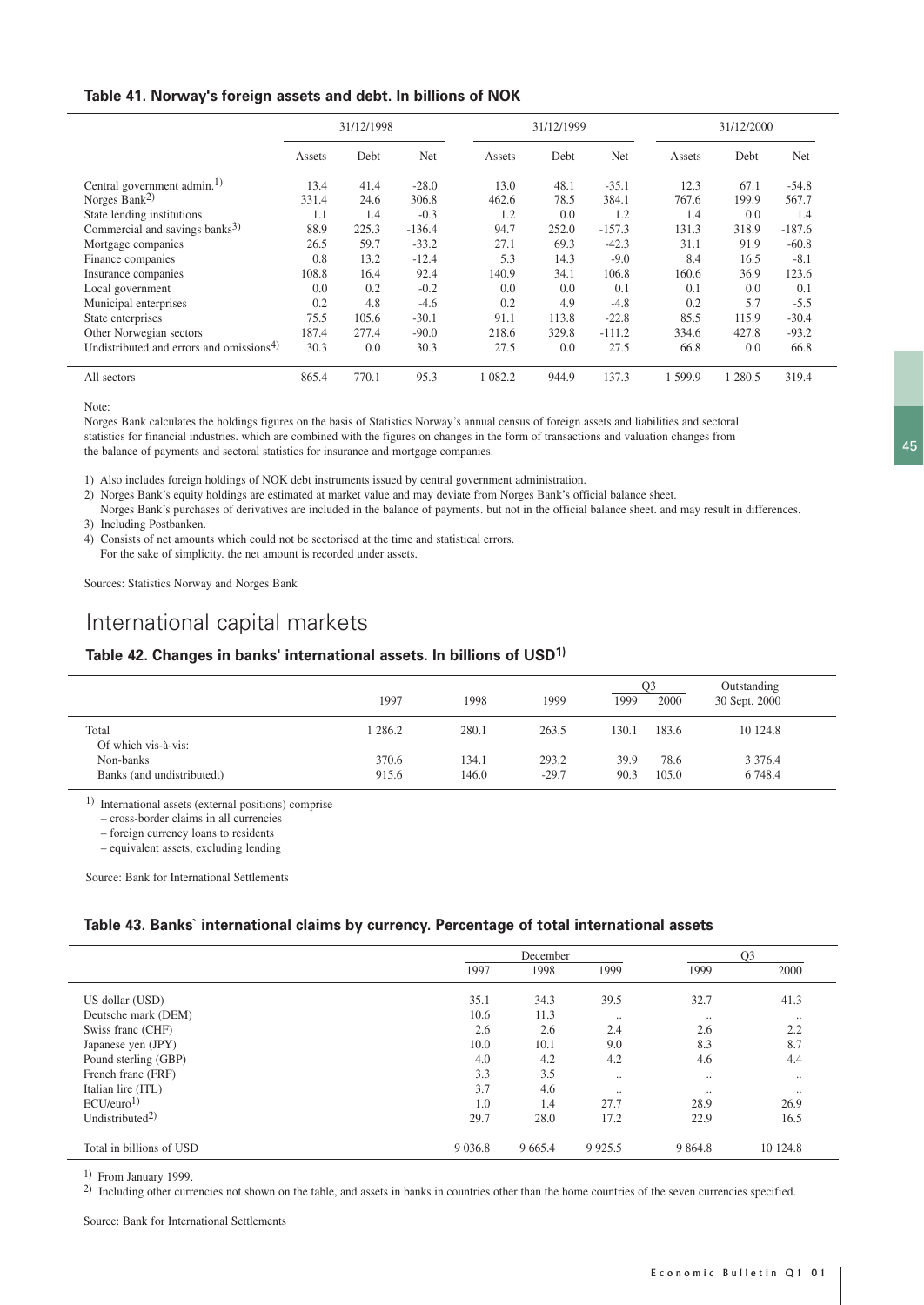#### **Table 44. Funds raised on international markets, by type of instrument. In billions of USD**

|                                      | 1993  | 1994  | 1995  | 1996  | 1997  |
|--------------------------------------|-------|-------|-------|-------|-------|
|                                      |       |       |       |       |       |
| Issues of bonds                      | 481.0 | 428.6 | 467.3 | 708.8 | 831.6 |
| - of which floating-rate instruments | 69.8  | 96.3  | 78.9  | 165.7 | 213.1 |
| International and foreign bank loans | 136.7 | 236.2 | 370.2 | 345.2 | 390.4 |
| Other international facilities       | 8.2   | 4.9   | 3.8   | 4.5   | 2.7   |
|                                      |       |       |       |       |       |
| Total                                | 625.8 | 669.7 | 841.3 | 058.5 | 224.7 |
|                                      |       |       |       |       |       |

Source: OECD

### **Table 45. Funds raised on international markets, by borrowing country/institution. Per cent of total borrowing**

|                                                | 1993 | 1994 | 1995       | 1996 | 1997 |
|------------------------------------------------|------|------|------------|------|------|
|                                                |      |      |            |      |      |
| <b>OECD</b> countries                          | 86.3 | 87.7 | 90.1       | 88.3 | 85.8 |
| Non-OECD countries                             | 9.9  | 10.5 | 7.8        | 9.4  | 11.9 |
| International institutions and other countries | 3.8  | 1.8  | <u>، ،</u> | 2.3  | 2.3  |

Source: OECD

# Foreign currency trading

## **Table 46. Foreign exchange banks. Foreign exchange purchased/sold forward with settlement in NOK1). In billions of NOK at end of month**

|      |           | Purchased net from:    |        |                                                |         |       | Purchased. gross from | Sold gross to |      |                         |  |
|------|-----------|------------------------|--------|------------------------------------------------|---------|-------|-----------------------|---------------|------|-------------------------|--|
|      |           | Central                | Other  | Non-                                           | Foreign | Total | Non-                  | Foreign       | Non- | Foreign                 |  |
|      |           | $g$ ovt. <sup>2)</sup> |        | financial inst. <sup>3)</sup> financial sector |         |       | financial sector      | sector        |      | financial sector sector |  |
|      |           |                        |        |                                                |         |       |                       |               |      |                         |  |
| 2000 | January   | 0.0                    | 42.2   | 51.0                                           | $-21.1$ | 72.1  | 77.4                  | 248.1         | 26.4 | 269.2                   |  |
|      | February  | 0.0                    | $-3.3$ | 59.0                                           | $-16.7$ | 39.0  | 84.9                  | 227.7         | 25.9 | 244.4                   |  |
|      | March     | 0.0                    | $-8.9$ | 48.6                                           | $-1.0$  | 38.7  | 77.9                  | 243.1         | 29.3 | 244.1                   |  |
|      | April     | 0.0                    | 28.9   | 50.9                                           | $-18.3$ | 61.5  | 81.0                  | 244.4         | 30.1 | 262.7                   |  |
|      | May       | 0.0                    | 39.0   | 53.2                                           | $-21.2$ | 71.0  | 82.1                  | 280.1         | 28.9 | 301.3                   |  |
|      | June      | 0.0                    | $-2.8$ | 55.8                                           | $-12.2$ | 40.8  | 86.4                  | 328.6         | 30.6 | 340.8                   |  |
|      | July      | 0.0                    | 27.0   | 61.0                                           | $-17.0$ | 71.0  | 88.0                  | 297.1         | 27.0 | 314.1                   |  |
|      | August    | 0.0                    | 31.4   | 63.3                                           | $-6.6$  | 88.1  | 92.4                  | 308.8         | 29.2 | 315.4                   |  |
|      | September | 0.0                    | 26.8   | 62.5                                           | $-5.4$  | 83.9  | 97.5                  | 324.9         | 35.0 | 330.3                   |  |
|      | October   | 0.0                    | 28.8   | 62.4                                           | $-30.5$ | 60.7  | 96.6                  | 339.1         | 34.2 | 369.6                   |  |
|      | November  | 0.0                    | 30.1   | 66.2                                           | $-2.6$  | 93.7  | 102.2                 | 400.7         | 36.0 | 403.3                   |  |
|      | December  | 0.0                    | 23.2   | 33.1                                           | $-11.7$ | 44.6  | 73.0                  | 327.1         | 39.8 | 338.9                   |  |
| 2001 | January   | 0.0                    | 34.3   | 69.5                                           | $-23.5$ | 80.3  | 101.7                 | 458.2         | 32.2 | 481.6                   |  |

1) Excl. exchange rate adjustments.

2) Central government administration, social security administration and Norges Bank.

3) Incl. possible discrepancies between forward assets and forward liabilities within the category of foreign exchange banks.

Source: Statements from commercial and savings banks (registered foreign exchange banks) to Norges Bank

# **Table 47. Foreign exchange banks. Overall foreign currency position. In millions of NOK**

|                                | 31/12    | 31/3     | 30/6     | 30/9      | 31/12    |
|--------------------------------|----------|----------|----------|-----------|----------|
|                                | 1999     | 2000     | 2000     | 2000      | 2000     |
| Foreign assets, spot           | 156 026  | 185 766  | 197 958  | 205 302   | 216 694  |
| Foreign liabilities, spot      | 250 420  | 277 662  | 296 250  | 318 965   | 306 782  |
| 1. Spot balance, net           | $-94394$ | $-91896$ | $-98292$ | $-113663$ | $-90088$ |
| 2. Forward balance, net        | 35 781   | 45 288   | 43 612   | 44 226    | $-1695$  |
| 3. Option position against NOK | 151      | $\cdots$ | $\cdots$ | $\cdots$  | $\cdots$ |
| 4. Overall position $(1+2+3)$  | $-58462$ | $\cdots$ | $\cdots$ | $\cdots$  | $\cdots$ |